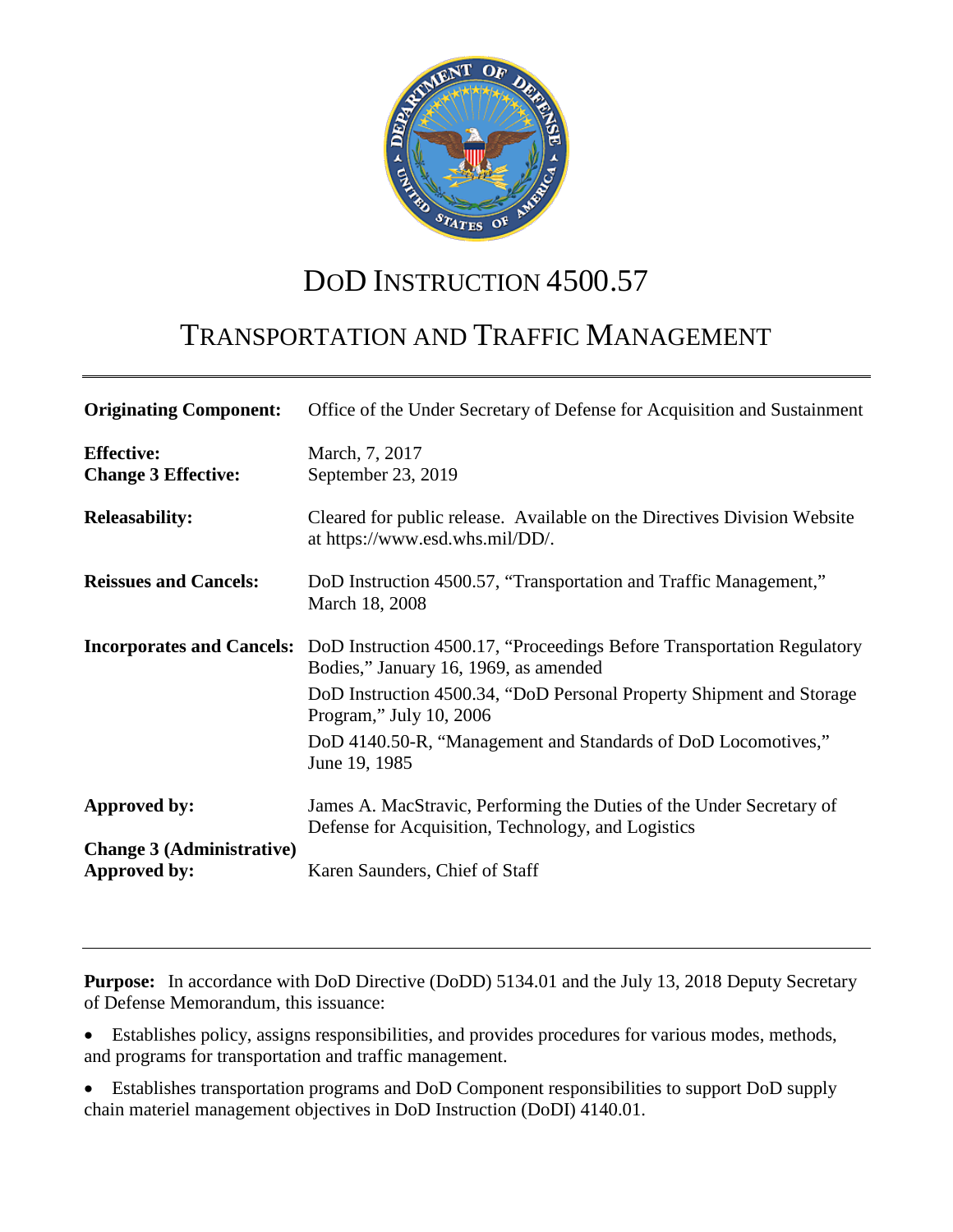## **TABLE OF CONTENTS**

| 2.3. Under Secretary of Defense (Comptroller)/Chief Financial Officer of the Department |  |
|-----------------------------------------------------------------------------------------|--|
|                                                                                         |  |
|                                                                                         |  |
|                                                                                         |  |
|                                                                                         |  |
|                                                                                         |  |
|                                                                                         |  |
|                                                                                         |  |
|                                                                                         |  |
|                                                                                         |  |
|                                                                                         |  |
|                                                                                         |  |
|                                                                                         |  |
|                                                                                         |  |
|                                                                                         |  |
|                                                                                         |  |
|                                                                                         |  |
|                                                                                         |  |
|                                                                                         |  |
|                                                                                         |  |
|                                                                                         |  |
|                                                                                         |  |
|                                                                                         |  |
|                                                                                         |  |
|                                                                                         |  |
|                                                                                         |  |
| SECTION 5: INTERMODAL CONTAINERS, RAIL, MOTOR AND ARMS, AMMUNITION AND EXPLOSIVES       |  |
|                                                                                         |  |
|                                                                                         |  |
|                                                                                         |  |
|                                                                                         |  |
|                                                                                         |  |
|                                                                                         |  |
|                                                                                         |  |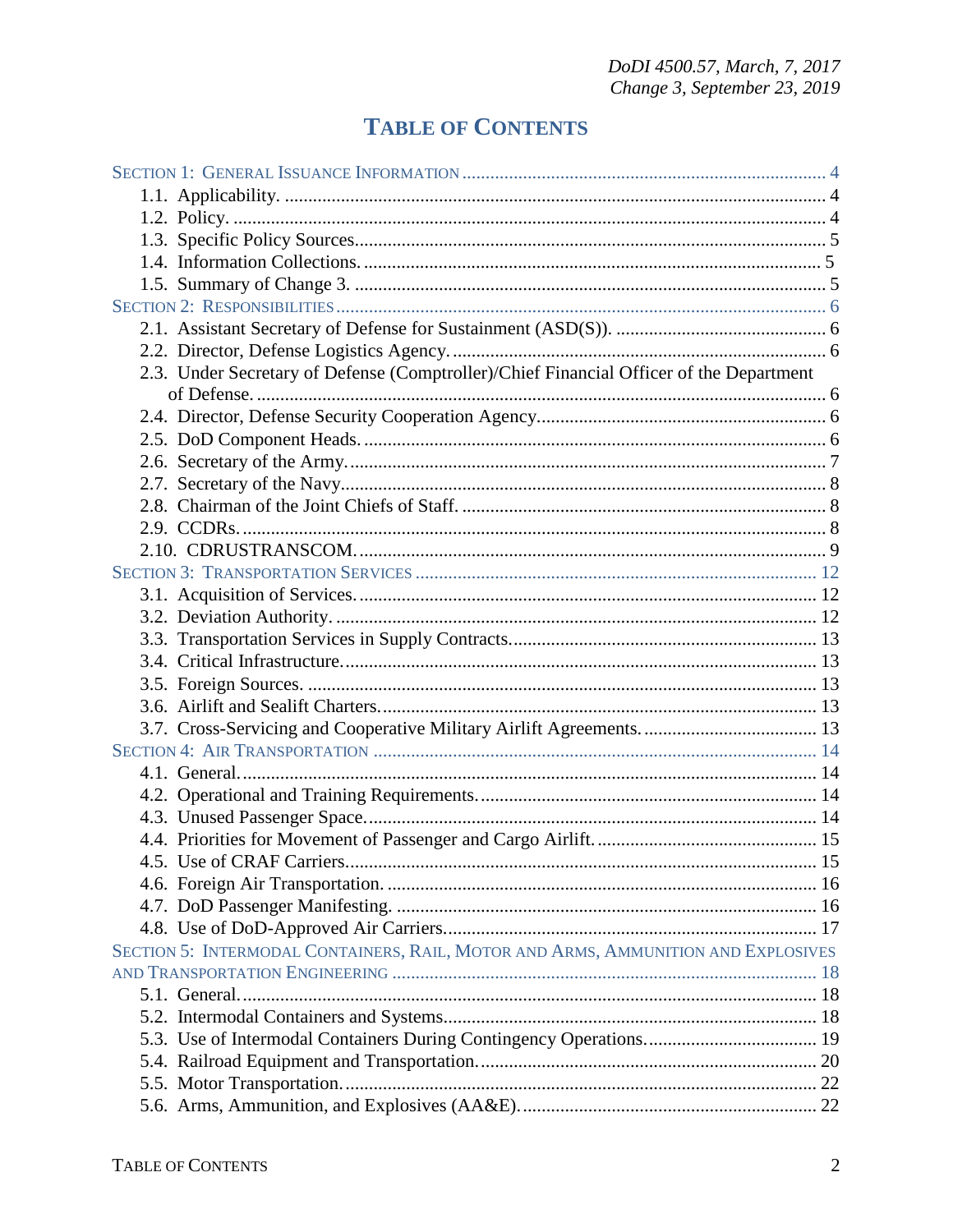# DoDI 4500.57, March, 7, 2017<br>Change 3, September 23, 2019

| SECTION 7: PERSONAL PROPERTY AND POV SHIPMENT AND STORAGE PROGRAMS  27            |  |
|-----------------------------------------------------------------------------------|--|
|                                                                                   |  |
| 7.2. Consolidation and Standardization of Personal Property Shipping Offices.  27 |  |
|                                                                                   |  |
|                                                                                   |  |
|                                                                                   |  |
|                                                                                   |  |
|                                                                                   |  |
|                                                                                   |  |
|                                                                                   |  |
|                                                                                   |  |
|                                                                                   |  |
|                                                                                   |  |
|                                                                                   |  |
|                                                                                   |  |
|                                                                                   |  |
|                                                                                   |  |
|                                                                                   |  |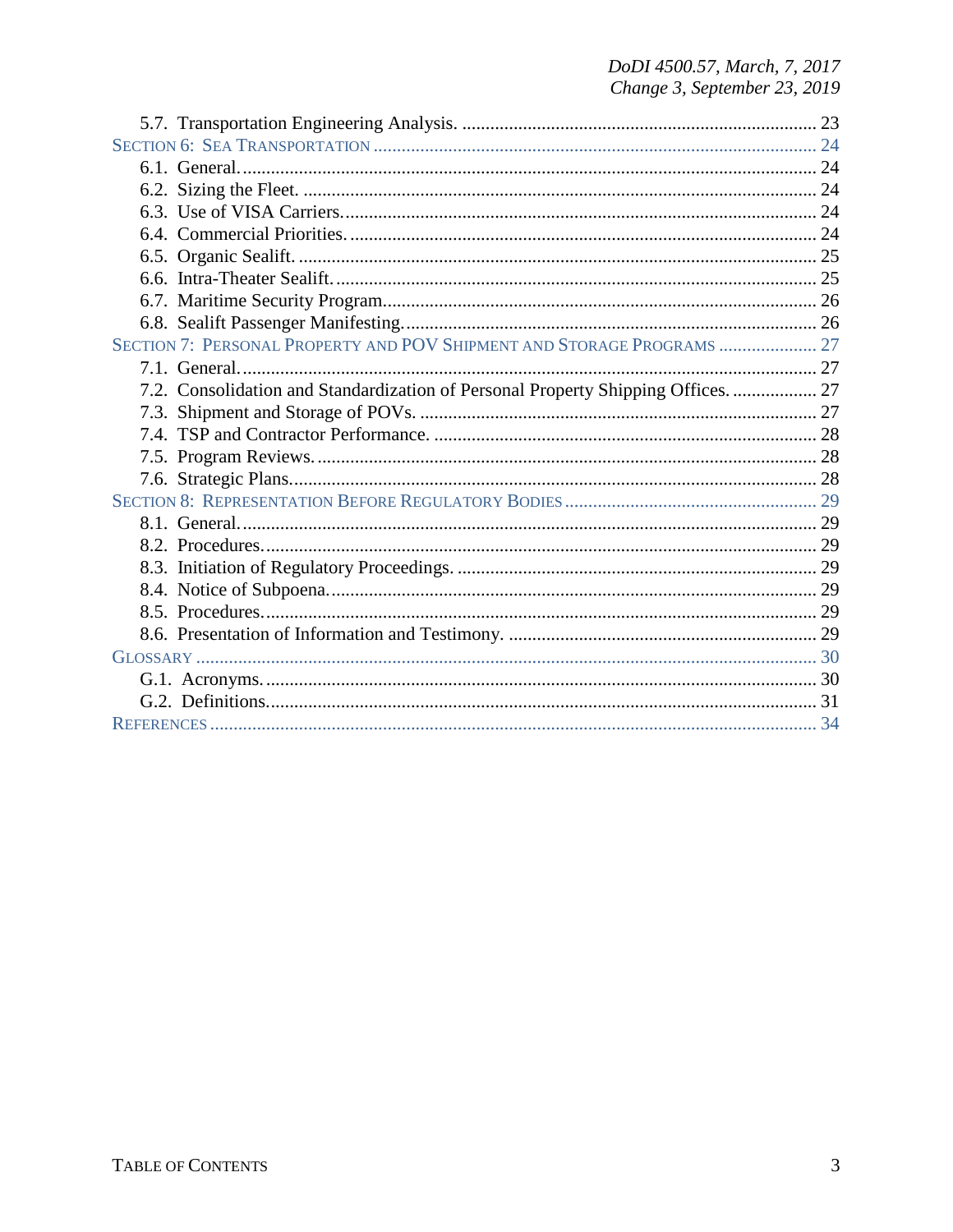## **SECTION 1: GENERAL ISSUANCE INFORMATION**

<span id="page-3-1"></span><span id="page-3-0"></span>**1.1. APPLICABILITY.** This issuance applies to OSD, the Military Departments (including the Coast Guard at all times, including when it is a Service in the Department of Homeland Security by agreement with that Department), the Office of the Chairman of the Joint Chiefs of Staff and the Joint Staff, the Combatant Commands (CCMDs), the Office of the Inspector General of the Department of Defense, the Defense Agencies, the DoD Field Activities, and all other organizational entities within the DoD (referred to collectively in this issuance as the "DoD Components").

#### <span id="page-3-2"></span>**1.2. POLICY.**

a. The National Defense Strategy of the United States of America requires a strong Defense Transportation System (DTS), operating within a national transportation system that is fully responsive and globally capable of meeting personnel and materiel movement requirements of the DoD across the range of military operations. This strategy requires that an optimum mix be achieved that matches defense requirements with the various modes and methods of transportation, both military and commercial. A robust DTS is agile, flexible, and capable of supporting the projection of military power anywhere in the world. To achieve this capability, the DoD will integrate military, commercial, alliance, host-nation, and additional resources to the maximum extent possible.

b. Transportation operational readiness is critical for the global mobility of DoD Component personnel, materiel, and equipment in support of national security. Transportation operational readiness enables and supports DoD Component readiness in meeting operation plan requirements. Commercial transportation service providers (TSP) contribute to transportation operational readiness by providing, for example, proven capability for ground and air lines of communication in overseas contingency locations; worldwide transportation networks; robust cyber security management; and business relationships with industry and partner nations to support continuity of transportation movements. To that end, when procuring commercial transportation services, DoD will apply the following criteria in order of importance:

- (1) Readiness and responsiveness.
- (2) Performance.
- (3) Cost.

c. In accordance with National Security Decision Directive 280 and National Security Directive 28, DoD Components will use the transportation services of U.S. commercial sources to the maximum extent practicable. DoD Components are required to use the DTS for commonuser transportation services for the movement of passengers, cargo, and human remains unless there is a documented negative critical mission impact. This requirement does not apply when transportation is incidental to the procurement, such as when weapon system procurements and supplies are procured with a Government Purchase Card.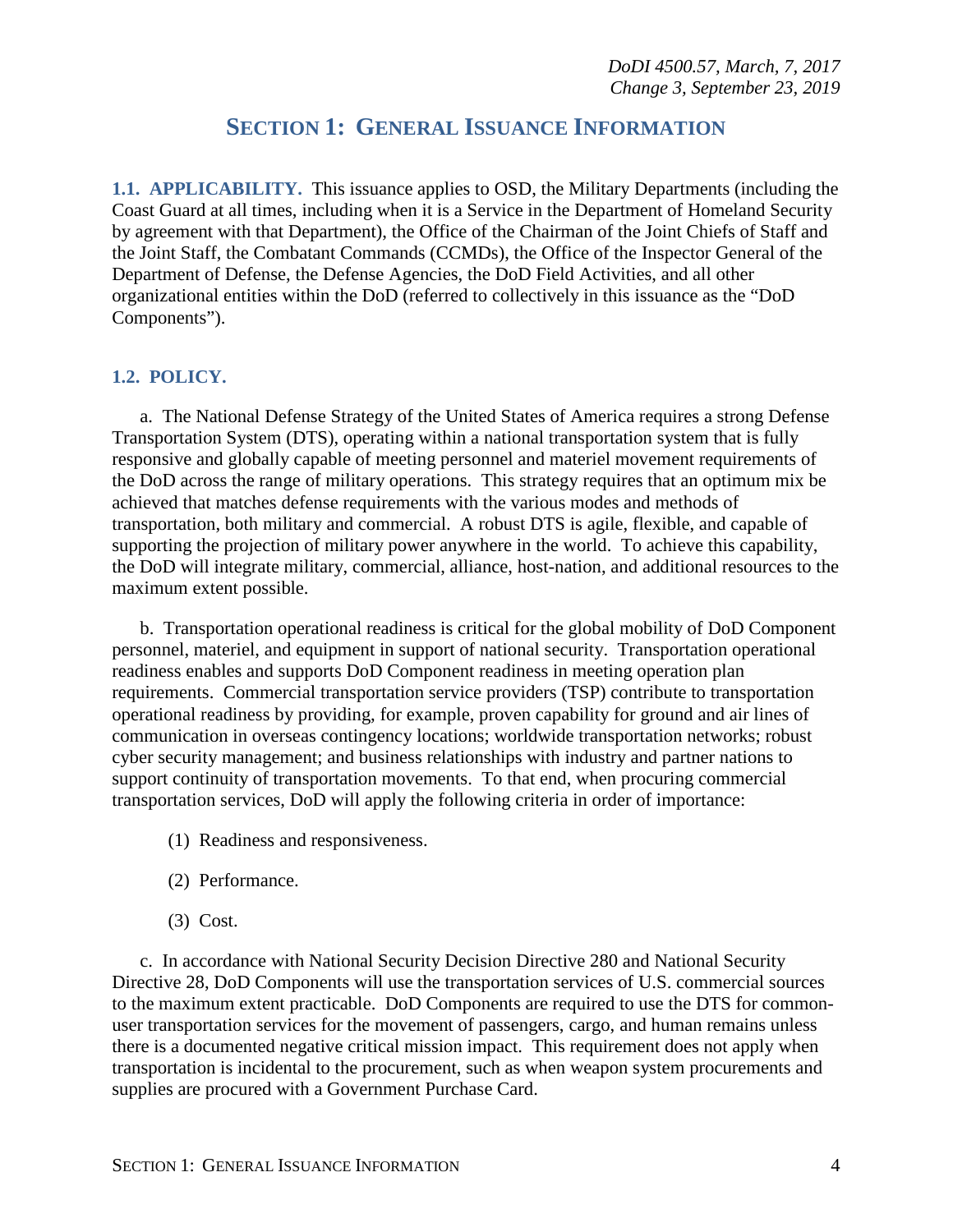d. In peacetime, the DoD generally maintains and operates only those owned or controlled transportation resources needed to meet approved emergency and wartime requirements and anticipated exercise or other peacetime forecast requirements that may not reasonably be met from commercial transportation resources. DoD-owned or -controlled transportation resources will be used during peacetime as efficiently as practicable, to provide essential training for operational personnel, and to ensure the capability to meet approved requirements for military capacity in wartime, contingencies, and emergencies.

e. All applicable U.S. laws concerning customs, agriculture, immigration border clearance, the transportation of hazardous material, and requirements outlined in DoDI 2040.02 will be observed without unnecessarily delaying the movement of DoD personnel and materiel. The federal inspection services will have authority over DoD cargo and personnel moving into and out of the customs territory of the United States.

f. Unless urgent circumstances prohibit, cargo, passengers, and personal property must be manifested on-board all DoD-owned, -controlled, or -chartered conveyances. Procedures for manifesting are contained in the Defense Transportation Regulation (DTR).

g. When an individual's use of DTS involves maintaining personally identifiable information (PII) in a passenger manifesting system or personal property or privately-owned vehicle (POV) shipment and storage programs and is accounted for in a Privacy Act system of records, all records maintained in these systems will be maintained pursuant to Section 552a of Title 5, United States Code (U.S.C.), also known as the "Privacy Act of 1974," DoDI 5400.11, and DoD 5400.11-R; all records in a mixed system of records and should be maintained in accordance with DoDI 5400.11. All records should be maintained consistent with DoDI 5015.02. All PII should be safeguarded consistent with DoDI 5400.11.

<span id="page-4-0"></span>**1.3. SPECIFIC POLICY SOURCES.** Specific policies for operational support airlift are in DoDI 4500.43. Policies on the use of DoD aircraft and air travel are in DoDD 4500.56. Policies on administrative use of motor vehicles are in DoDI 4500.36. Policies on air passenger management and safety and quality control of civil air carriers are in DoDI 4500.53. Policy on air transportation eligibility for the DoD is prescribed in DoDI 4515.13.

<span id="page-4-1"></span>**1.4. INFORMATION COLLECTIONS.** The DD Form 448, "Military Interdepartmental Purchase Request," referred to in Paragraph 5.4.c.(2) does not require licensing with a report control symbol in accordance with the procedures in Volume 1 of DoD Manual 8910.01.

<span id="page-4-2"></span>**1.5. SUMMARY OF CHANGE 3.** This change is administrative and updates:

a. Information collections requirements.

b. References and organizational symbols to reflect the reorganization of the Office of the Under Secretary of Defense for Acquisition, Technology, and Logistics, pursuant to the July 13, 2018 Deputy Secretary of Defense Memorandum.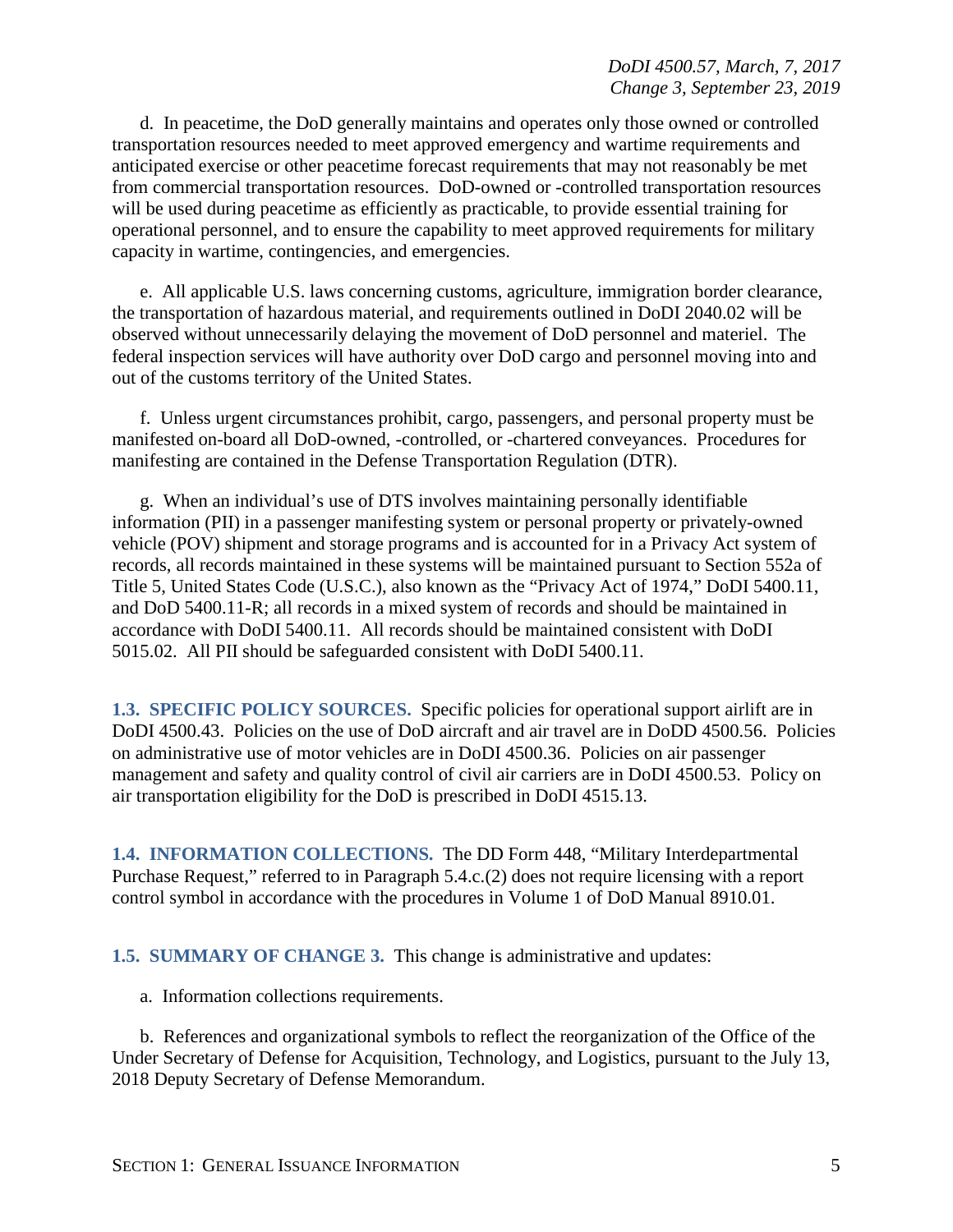## **SECTION 2: RESPONSIBILITIES**

<span id="page-5-1"></span><span id="page-5-0"></span>**2.1. ASSISTANT SECRETARY OF DEFENSE FOR SUSTAINMENT (ASD(S)).** Under the authority, direction, and control of the Under Secretary of Defense for Acquisition and Sustainment, and in accordance with DoDD 5134.12, the ASD(S):

a. Develops DoD transportation and traffic management policies; provides guidance and policy interpretations to the DoD Components concerning the effective and efficient acquisition and use of all modes of DoD and commercial transportation resources and services; and grants exceptions to programs covered in this instruction.

b. Through the Deputy Assistant Secretary of Defense for Logistics (DASD(Log)), maintains liaison and fosters collaborative working relationships with other federal agencies and the commercial industry in carrying out assigned responsibilities and functions.

c. Prescribes policies and provides guidance to DoD Components concerning automatic identification technology and in-transit visibility (ITV).

<span id="page-5-2"></span>**2.2. DIRECTOR, DEFENSE LOGISTICS AGENCY.** Under the authority, direction, and control of the ASD(S) and in addition to the responsibilities in Paragraph 2.5., the Director, Defense Logistics Agency, is responsible for the acquisition of intermodal containers.

<span id="page-5-3"></span>**2.3. UNDER SECRETARY OF DEFENSE (COMPTROLLER)/CHIEF FINANCIAL OFFICER OF THE DEPARTMENT OF DEFENSE.** The Under Secretary of Defense (Comptroller)/Chief Financial Officer of the Department of Defense establishes overall policy governing transportation working capital funds and the transportation financial processes in DoD 7000.14-R.

<span id="page-5-4"></span>**2.4. DIRECTOR, DEFENSE SECURITY COOPERATION AGENCY.** Under the authority, direction, and control of the Under Secretary of Defense for Policy and in addition to the responsibilities in Paragraph 2.5., the Director, Defense Security Cooperation Agency, coordinates with the DASD(Log) for transportation guidance associated with the movement of security assistance and security cooperation cargoes and humanitarian assistance programs.

<span id="page-5-5"></span>**2.5. DOD COMPONENT HEADS.** The DoD Component heads:

a. Oversee the safe, secure, effective, and efficient use of DoD and commercial resources in carrying out assigned missions.

b. Ensure that regulations and implementing procedures reflect full compliance with this instruction.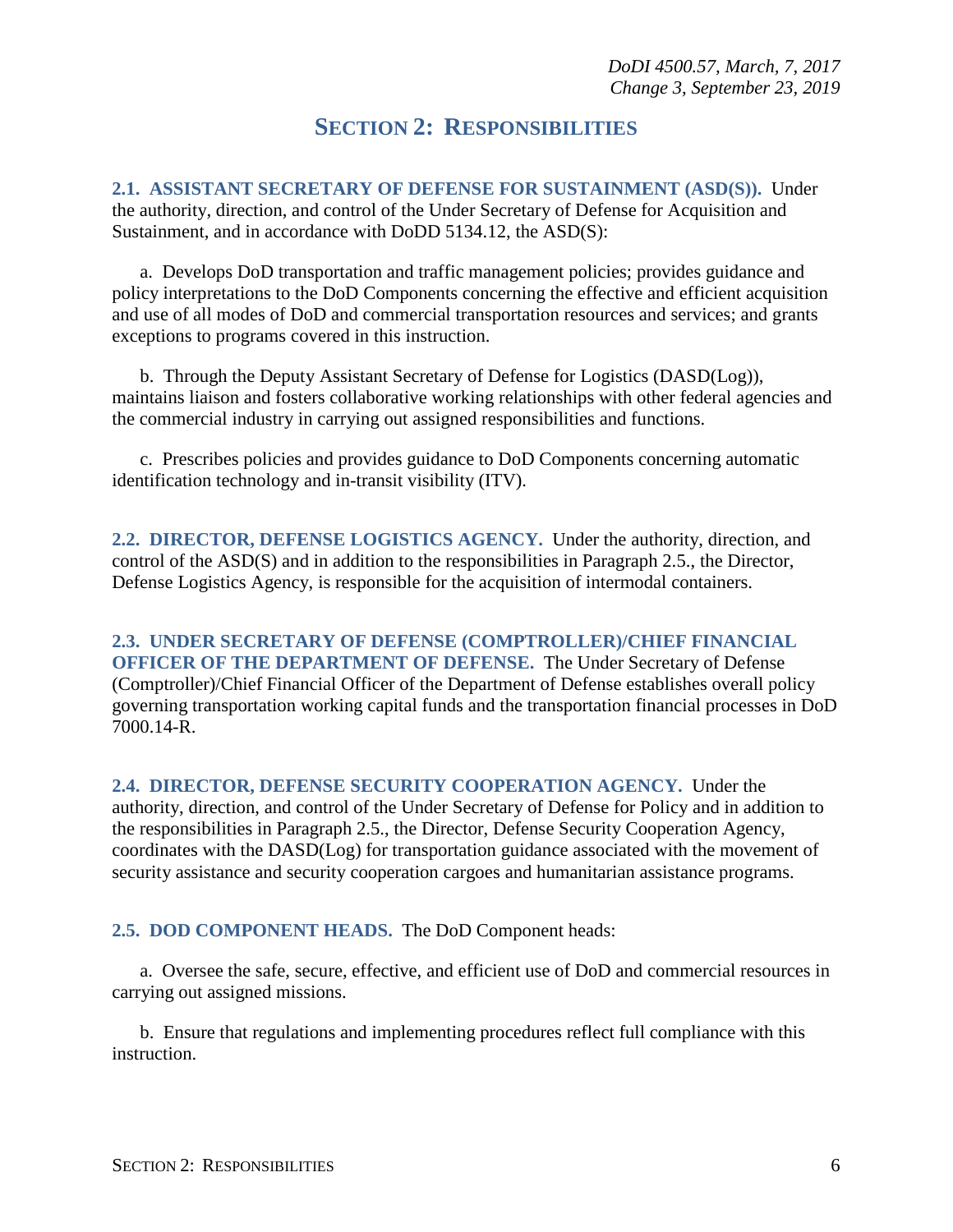c. Coordinate with the Commander, United States Transportation Command (CDRUSTRANSCOM), to implement and execute of the DoD Customs and Border Clearance Program (CBCP), DoD personal property shipment and storage and POV programs, and other programs for the movement of DoD and other authorized passengers and materiel.

d. Notify the ASD(S) and CDRUSTRANSCOM of any request by a transportation regulatory body or notice of subpoena to testify before or produce documents for a transportation regulatory body on matters relating to the DTS, DoD distribution operations, or DoD use of commercial transportation services.

e. Establish, operate, staff, and support transportation, traffic management, and personal property shipment offices.

f. Synchronize transportation and financial business areas to comply with transportation financial auditability and transportation payment initiatives. Provide a representative for these initiatives to implement standard policy, processes, procedures, and business rules codified in the DoD 7000.14-R, the DTR, and this instruction.

g. Provide a representative to the Joint Deployment and Distribution Enterprise Working Groups, in accordance with DoDI 5158.06.

h. Assist and cooperate with the Federal Inspection Services and foreign countries to stop the flow of contraband into the United States and foreign countries through military channels.

i. Ensure that DoD contracts involving export-controlled items or data include the clause "Export Controlled Items" in accordance with Part 252 of the Defense Federal Acquisition Regulation Supplement, which places responsibility on the contractor to comply with U.S. export-control laws and regulations.

j. Coordinate with United States Transportation Command (USTRANSCOM) to integrate and synchronize a distribution system to meet customer requirements in accordance with the DoD materiel management procedures in DoD Manual 4140.01.

k. Provide transportation requirements, including those that support transportation operational readiness, to USTRANSCOM with sufficient lead time and detail to enable the efficient acquisition or arrangement of transportation services.

l. Apply continuous process improvement to transportation and traffic management programs.

<span id="page-6-0"></span>**2.6. SECRETARY OF THE ARMY.** In addition to the responsibilities in Paragraph 2.5., the Secretary of the Army serves as the single manager for procurement of railcars and locomotives and for the operation of a national inventory control point for railroad equipment, including the Defense Freight Railway Interchange Fleet (DFRIF).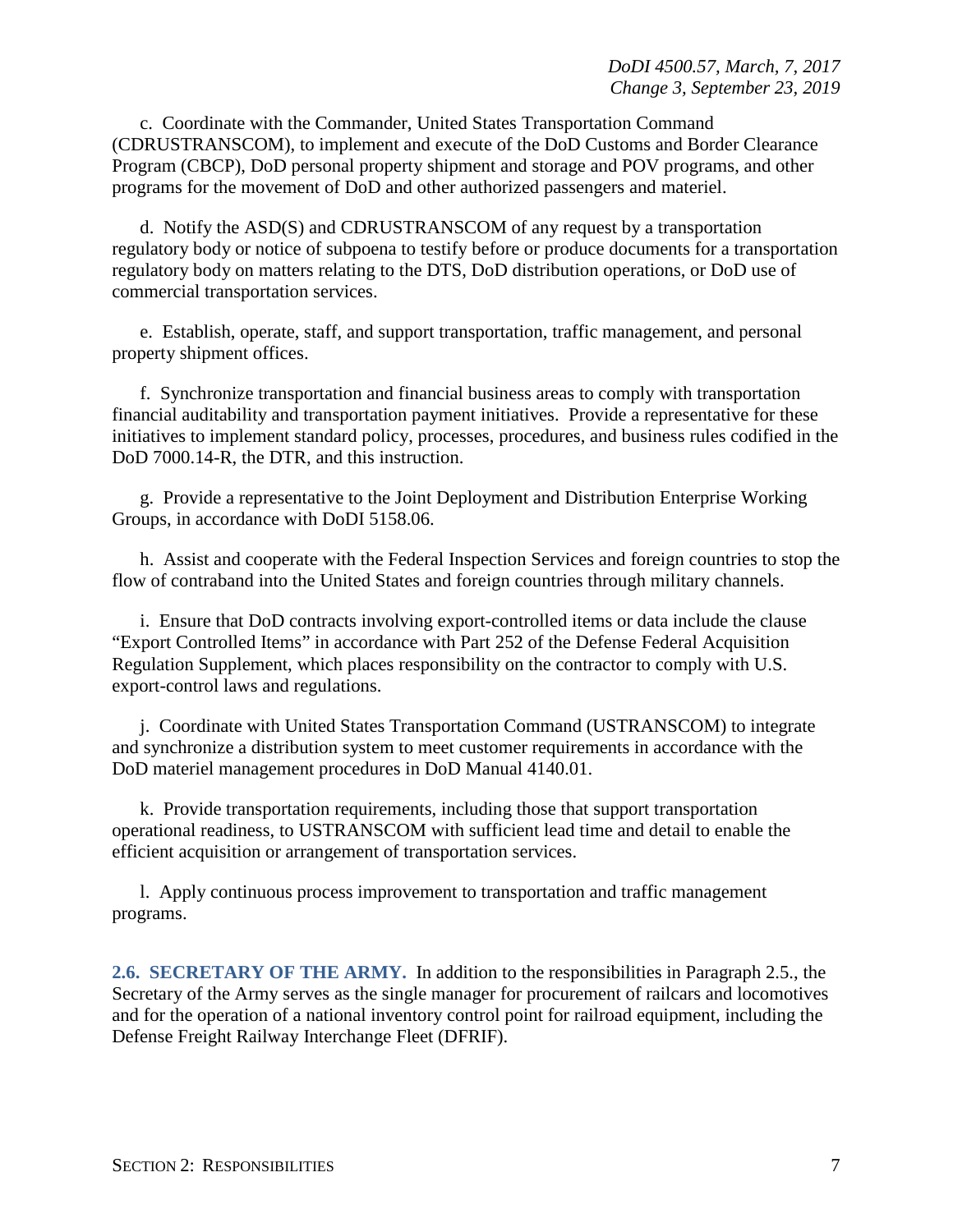<span id="page-7-0"></span>**2.7. SECRETARY OF THE NAVY.** In addition to the responsibilities in Paragraph 2.5., the Secretary of the Navy, in accordance with the delegation of authority in DoDD 4500.09E, will act for the Secretary of Defense and exercise powers of the Secretary of Defense on matters relating to the waiver of the prohibition on cabotage law pursuant to Section 55102 of Title 46, U.S.C., also known and referred to in this issuance as the "Merchant Marine Act of 1920," for the carriage of DoD cargo in the DTS. This authority may be delegated to only the Commander, Military Sealift Command. All other requests for waiver of cabotage laws will be referred to the Under Secretary of Defense for Acquisition and Sustainment for further coordination with the Secretary of Homeland Security.

<span id="page-7-1"></span>**2.8. CHAIRMAN OF THE JOINT CHIEFS OF STAFF.** In addition to the responsibilities in Paragraph 2.5., the Chairman of the Joint Chiefs of Staff:

a. Prescribes a transportation movement priority system that will assure responsiveness to the requirements of supported Combatant Commanders (CCDRs).

b. Identifies DoD Component transportation requirements to USTRANSCOM and maintains cognizance over those requirements.

c. Analyzes courses of action and provides recommendations, via the Global Force Management process, when requirements exceed transportation system capability or when transportation assets are also required for combat and combat support missions (e.g., tanker aircraft used in strike missions). If required, meets with the Joint Transportation Board, in accordance with Joint Publication 4-0, to settle competing lift requirements of the CCMDs.

d. Coordinates with the Military Departments and USTRANSCOM to ensure that continuity of operations, CCDR, and transportation operational readiness requirements are established and met.

<span id="page-7-2"></span>**2.9. CCDRs.** In addition to the responsibilities in Paragraph 2.5., the CCDRs:

a. Plan, arrange, manage, and monitor transportation services for intratheater movements.

b. Coordinate with USTRANSCOM for security requirements at sea and aerial ports of embarkation and debarkation for movements that originate, transit, or terminate within their area of responsibility (AOR).

c. Coordinate customs clearance procedures, in accordance with the DoD CBCP, with host nations within their AOR.

d. Appoint a theater container manager with overall responsibility for container control functions within their AOR.

e. In coordination with USTRANSCOM, establish a comprehensive process within their AOR to manage, monitor, and track all containers moving into, within, and out of their AOR. This responsibility includes assisting with validation of detention, port storage, refrigerated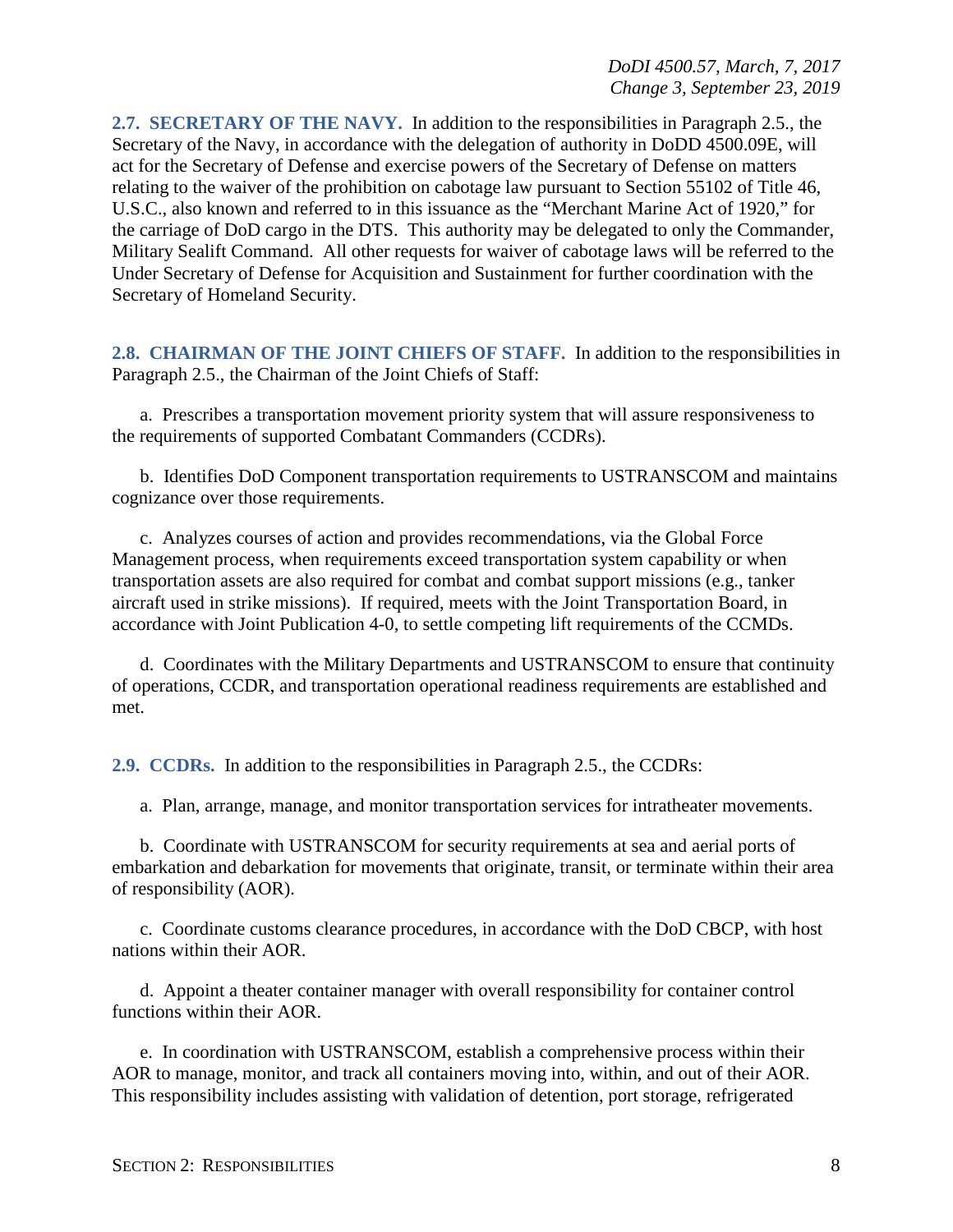container maintenance claims, and invoices submitted by commercial TSP, and a process to identify, control, and manage DoD-owned containers authorized for non-transportation purposes. For the United States Northern Command AOR, DoD Components are responsible for container management operations.

f. Advise USTRANSCOM as soon as practicable of all instances in which containers are used for other than transportation purposes.

g. Establish plans to return containers to the TSP as soon as practicable after expeditious unloading of contents. Plans must include procedures to avoid detention fees.

<span id="page-8-0"></span>**2.10. CDRUSTRANSCOM.** In addition to the responsibilities in Paragraph 2.5 and 2.9., the CDRUSTRANSCOM:

a. Ensures effective and efficient use of DoD and commercial resources in carrying out USTRANSCOM-assigned missions pursuant to DoDD 5158.04.

b. Develops, publishes, maintains, and implements transportation procedures for commonuse transportation, intermodal containers and container systems, and the DoD CBCP in the DTR.

c. Serves as the DoD Distribution Process Owner and the lead functional proponent for radio frequency identification and related automatic identification technology implementation in accordance with DoDI 5158.06.

d. Develops and provides the DoD Components with Transportation Working Capital Fund rates with sufficient lead-time to inform Service-level Program Objective Memorandum development.

e. Serves as the single port manager for common-user air and ocean terminals.

f. Serves as the DoD single manager for transportation other than Service-unique or theaterassigned assets and provides common-user and commercial air, land, and sea transportation. Manages and maintains the railroads for National Defense and Strategic Railroad Corridor Network programs; the highways for National Defense and the Strategic Highway Network programs; the ports for the National Defense Program; and common-user readiness programs, to include the civil reserve air fleet (CRAF), voluntary intermodal sealift agreement (VISA), and the DFRIF programs.

g. Synchronizes planning for global distribution operations in coordination with DoD Components and federal agencies, and in cooperation with allied nations and industry. Develops optimized transportation and distribution plans that balance cost and performance levels.

h. Administers the personal property and POV shipment and storage programs.

i. Develops performance and cost metrics in consultation with the DoD Components and DASD(Log), for the programs identified in Sections 4 through 7. Metrics will be focused on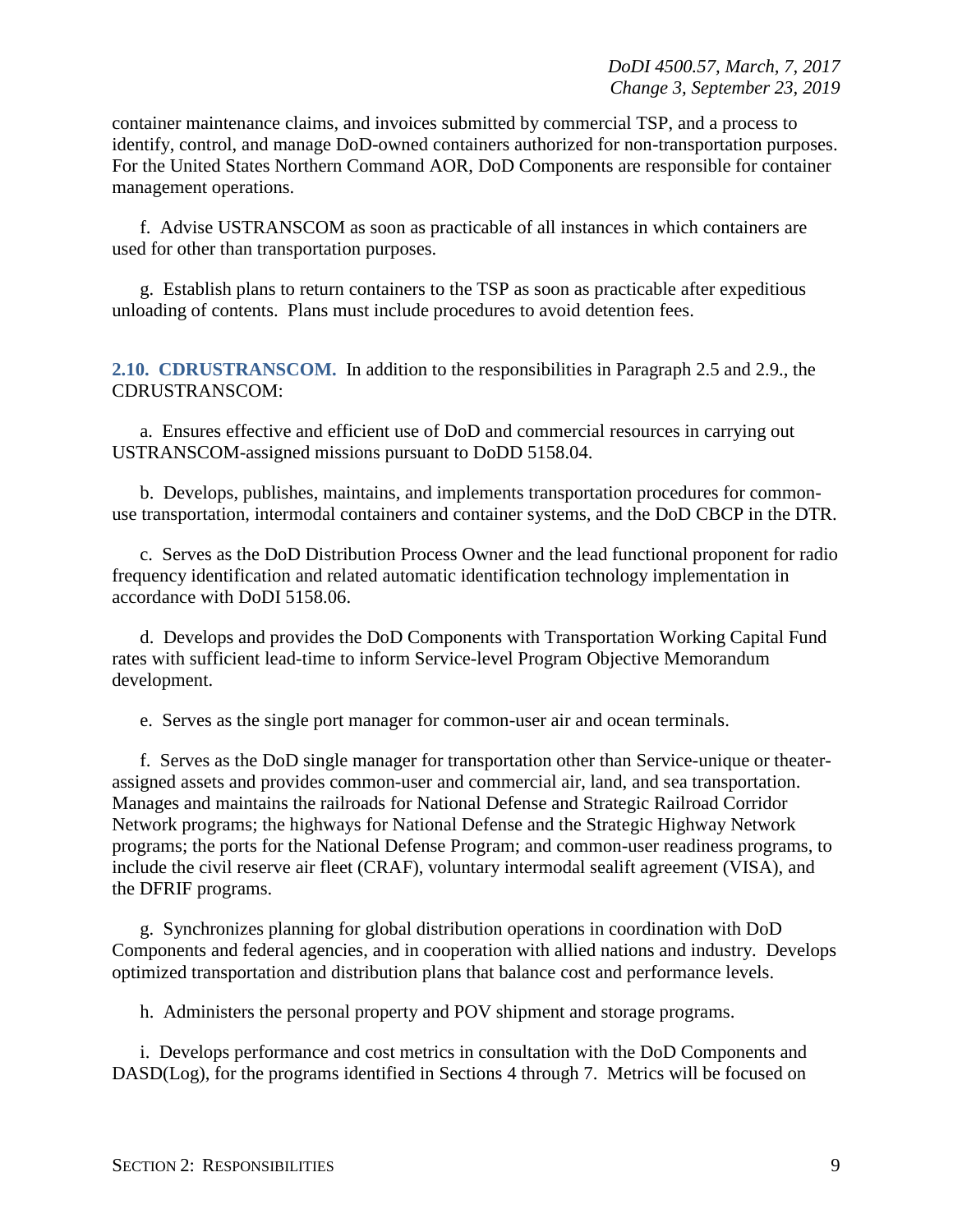those that contribute to precision, reliability, efficiency, cost effectiveness, and information visibility and include an assessment for each DoD Component served.

j. Archives transportation data elements for future analysis.

k. Chairs the Joint Intermodal Working Group and, in coordination with the DoD Components, provides oversight and approval authority for the Joint Standardization Board for Intermodal Equipment regarding intermodal equipment recommendations for DoD standards in accordance with the June 8, 2006 Under Secretary of Defense for Acquisition, Technology, and Logistics Memorandum.

l. Manages the intermodal container program, to include developing processes and procedures for the disposition of all containers, including DoD-owned and commercially-owned and -leased containers, and recommending development of global container technology investments and tracking systems for containers moving in the DTS.

m. Represents the DoD before regulatory bodies in the United States in proceedings relating to or that may have an impact on the DTS.

n. Serves as DoD Executive Agent for the DoD CBCP in accordance with DoDD 4500.09E and in that role:

(1) Facilitates continuity and cooperation among DoD Components and coordinates DoD requirements with the CBCP.

(2) Serves as the DoD liaison with the Department of Homeland Security, U.S. Customs and Border Protection, the U.S. Department of Agriculture, and other U.S. agencies in customs and border clearance matters.

(3) Coordinates efforts of DoD Components in the development of common automated customs clearance systems, interfaces, and processes.

(4) Develops, publishes, and maintains implementation plans and procedures for the CBCP.

o. Supports the Defense Business Council/Investment Review Board, in accordance with Section 2222 of Title 10, U.S.C., through the budget certification process for information technology investments.

p. Serves as the lead proponent for ITV, developing a centralized approach for achieving ITV from the point of origin to the point of need, as identified by the supported CCDR. In coordination with the DoD Components, ensure policies prescribed by the ASD(S), business processes, procedures, systems, data elements, and technologies are synchronized and integrated to allow ITV throughout deployment, redeployment, distribution, and retrograde processes.

q. Provides to DoD Components the capability to track shipments, and provides in-transit safety and security monitoring, and capabilities to receive emergency response notifications.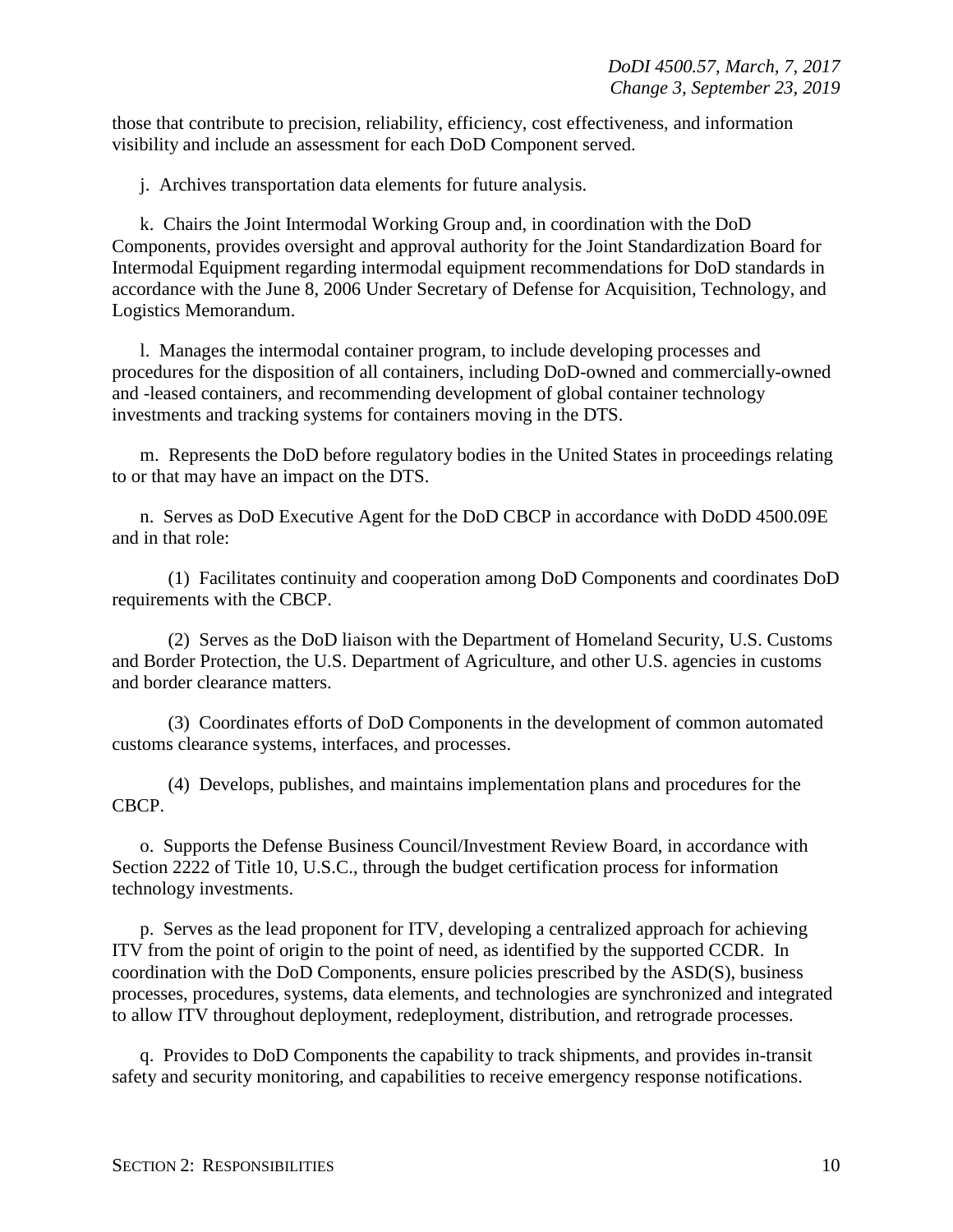r. Provides transportation and related services to other Executive agencies of the U.S. Government in accordance with Section 1535 of Title 31, U.S.C. and to partner nations in accordance with acquisition and cross-servicing agreements or other agreements.

s. Serves as the DoD authority to request Maritime Administration activation of Ready Reserve Force (RRF) vessels pursuant to Section 4405 of Title 50, U.S.C., which may be used for contingency operations, exercises, training and testing, and other defense purposes for which scheduled or chartered commercial sealift assets are not available or suitable. All other requests for RRF activation must be submitted by the Commander, USTRANSCOM, through the Chairman of the Joint Chiefs of Staff, for approval by the Secretary of Defense.

t. Serves as the procuring authority for small package delivery services for federal executive agencies and eligible non-federal entities.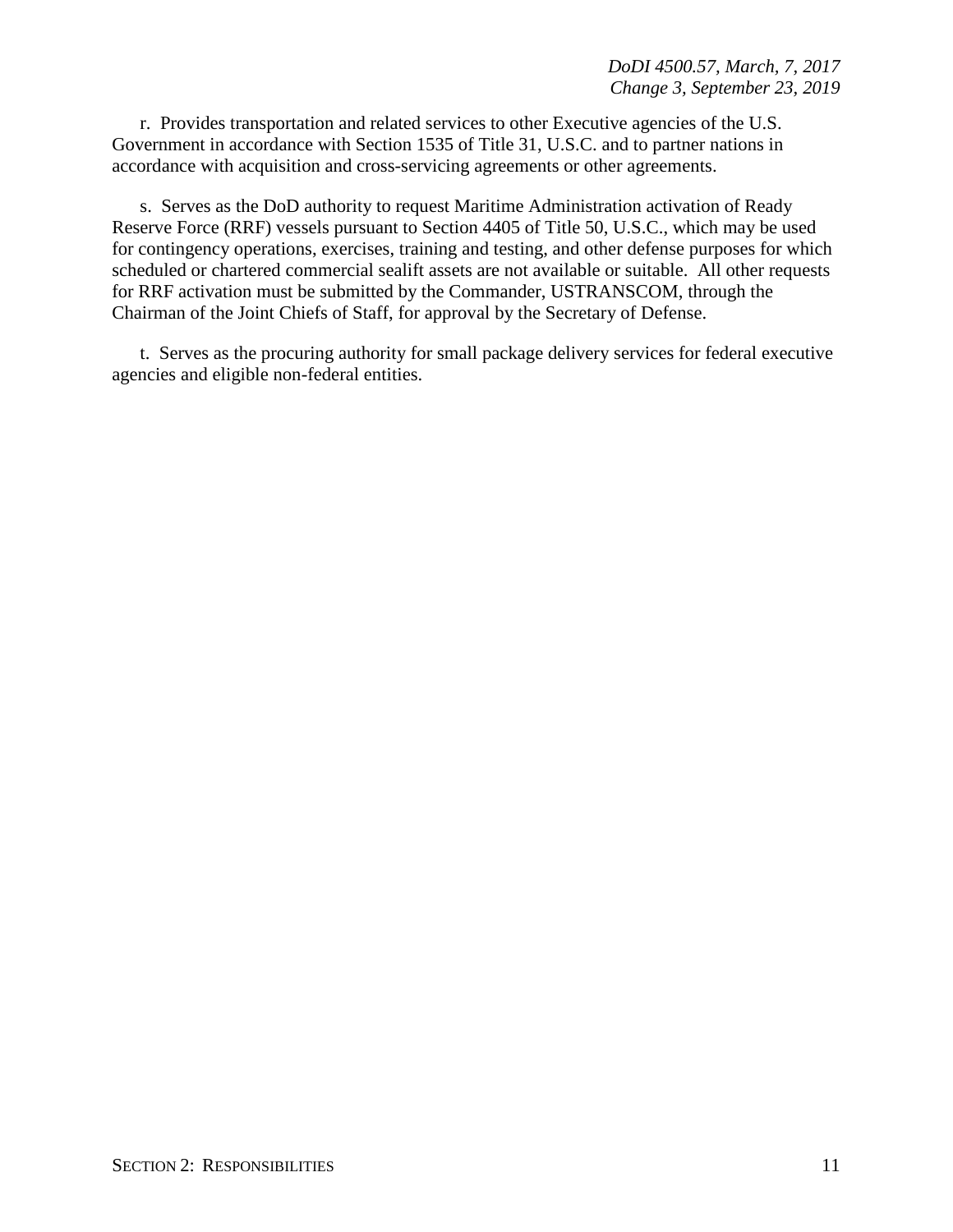## **SECTION 3: TRANSPORTATION SERVICES**

#### <span id="page-11-1"></span><span id="page-11-0"></span>**3.1. ACQUISITION OF SERVICES.**

a. USTRANSCOM will acquire common-user transportation and related services to meet DoD transportation requirements in accordance with DoDD 5158.04 and DoDI 5000.74, and will apply the following criteria in order of importance: readiness and responsiveness, performance, and cost.

b. The acquisition of transportation and related services will be obtained using guidance contained in the Federal Acquisition Regulation (FAR) and the Defense Federal Acquisition Regulation Supplement, unless a deviation is necessary to meet mission needs.

(1) To the maximum extent practicable, define transportation requirements using performance-based, mode-neutral, time-definite parameters; best value acquisition processes; full and open competition; and transportation preference laws.

(2) In accordance with the procedures in DoD Manual 4140.01, transportation procurements should fulfill the customer's movement requirements from origin to destination, require electronic transactions to the maximum extent possible to include the use of electronic billing and payment systems, and require service providers to provide ITV data.

(3) Non-FAR procurement instruments, such as tenders of service and bills of lading, will not compete with FAR procurements and will only be used in limited circumstances when FAR procurements cannot meet customer requirements.

c. The DoD may join with other federal agencies to use transportation services procurement instruments negotiated by those agencies when it is beneficial. DoD procurement instruments also may be drafted to include similar transportation requirements of other federal agencies. DoD shippers will use existing procurement instruments for transportation services, unless there is a documented negative critical mission impact.

d. DoD acquisition activities and the Defense Security Cooperation Agency (for security assistance) will ensure that all contracts include provisions for complying with U.S. and foreign import and export requirements and DoD customs and border clearance policy and procedures. This includes contracts that require direct vendor delivery or distribution processes under an original equipment manufacturer such as performance based logistics or routine security cooperation deliveries.

<span id="page-11-2"></span>**3.2. DEVIATION AUTHORITY.** The CDRUSTRANSCOM (or in the absence of the CDRUSTRANSCOM, the Deputy Commander, USTRANSCOM) may deviate from the requirement to use commercial transportation resources and implement guidance pertaining to use of organic and chartered capacity when transportation requirements necessitate movement by alternate means. When such events occur, USTRANSCOM will inform the DASD(Log) of the circumstances supporting the decision.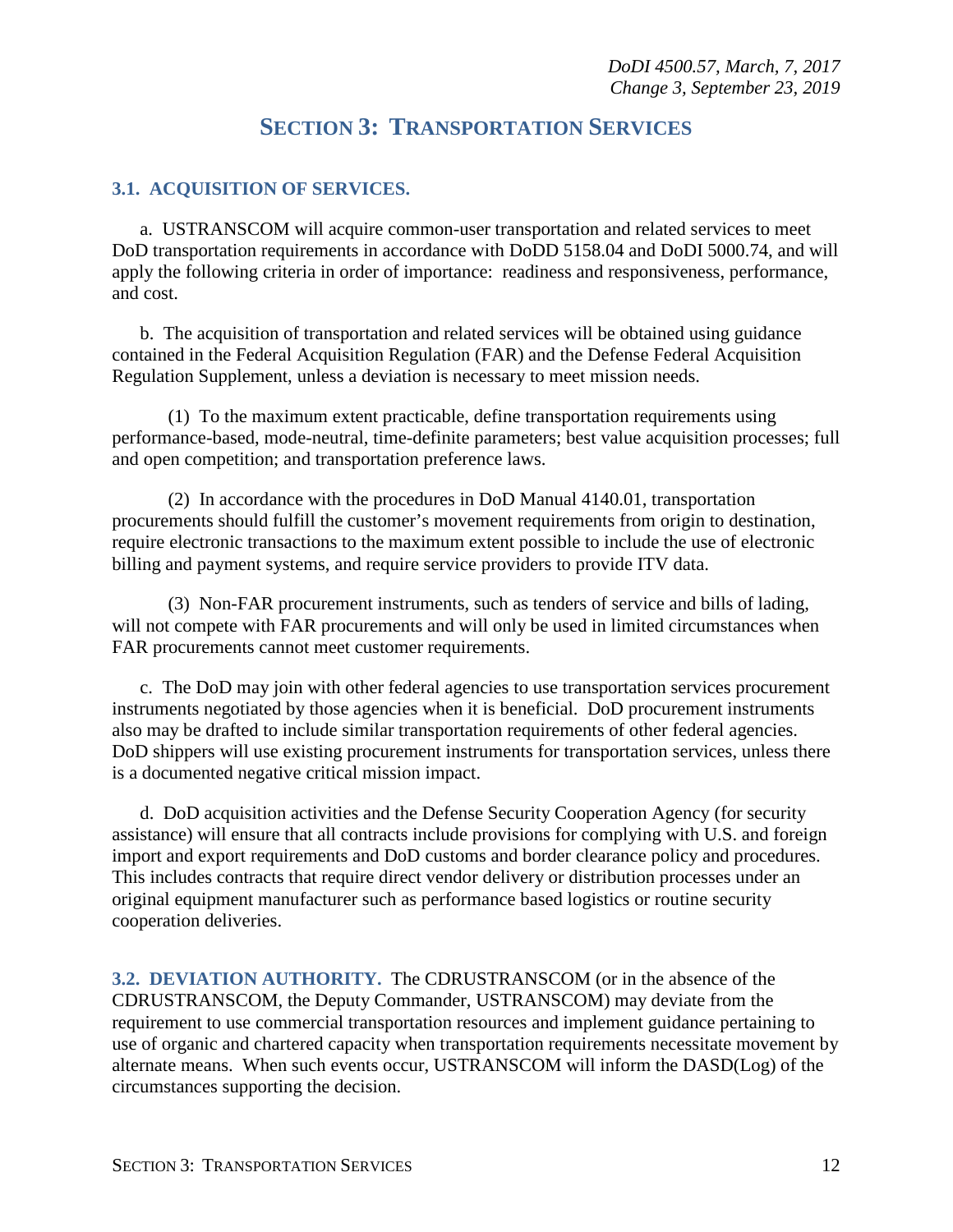<span id="page-12-0"></span>**3.3. TRANSPORTATION SERVICES IN SUPPLY CONTRACTS.** Provisions of Subpart 247.301-71 and 247.5 of the Defense Federal Acquisition Regulation Supplement apply where DoD supply contracts contain a significant requirement for transportation outside of the continental United States and allow the vendor or non-DoD contractors to arrange transportation of items. In these situations, the source selection evaluation criteria for award of the DoD supply contract will include an evaluation factor or subfactor that favors suppliers, third-party logistics providers, and integrated logistics managers that commit to using CRAF and VISA carriers.

<span id="page-12-1"></span>**3.4. CRITICAL INFRASTRUCTURE.** Transportation critical infrastructure protection, which includes DoD and non-DoD domestic and foreign infrastructures, is essential to planning, mobilizing, deploying, and sustaining U.S. military and coalition operations on a global basis. The identification, prioritization, assessment, and assurance of transportation critical infrastructure will be managed under the overall Defense Critical Infrastructure Protection program, as described in DoDD 3020.40. Coordination on remediation and mitigation will be accomplished with other federal agencies, State and local governments, the private sector, and equivalent foreign entities, as appropriate.

<span id="page-12-2"></span>**3.5. FOREIGN SOURCES.** When using commercial transportation resources or TSPs, DoD Components will transport cargo and passengers by air on U.S.-flag air carriers in accordance with Sections 40118 and 41106 of Title 49, U.S.C., Section 9516 of Title 10, U.S.C., and DoDI 4500.53; and by sea, in vessels of or belonging to the United States, in accordance with DoDD 4500.09E; the Merchant Marine Acts of 1920 and 1936; and Sections 2342-2350 and 2631 of Title 10, U.S.C. Foreign sources may be used to the extent permitted by these statutes and policy.

<span id="page-12-3"></span>**3.6. AIRLIFT AND SEALIFT CHARTERS.** USTRANSCOM may use airlift or sealift charters to meet mission requirements when scheduled TSP commercial airline or ocean liner service will not cost-effectively meet DoD requirements or when dedicated assets would best fulfill operational requirements. Once chartered, aircraft and vessels will be used to move DoD traffic to the maximum extent practicable, including traffic eligible for scheduled commercial service, consistent with the terms of the charters and operational requirements.

#### <span id="page-12-4"></span>**3.7. CROSS-SERVICING AND COOPERATIVE MILITARY AIRLIFT AGREEMENTS.**

DoD Components may use foreign military transportation resources to transport DoD personnel and cargo under an Acquisition and Cross-Servicing Agreement concluded pursuant to Section 2341 *et. seq.* of Title 10, U.S.C.; a Cooperative Military Airlift Agreement concluded pursuant to Section 2350c of Title 10, U.S.C.; or other properly concluded international agreement or arrangement. Foreign military aircraft used to transport DoD personnel are subject to the airworthiness requirements of DoDD 5030.61.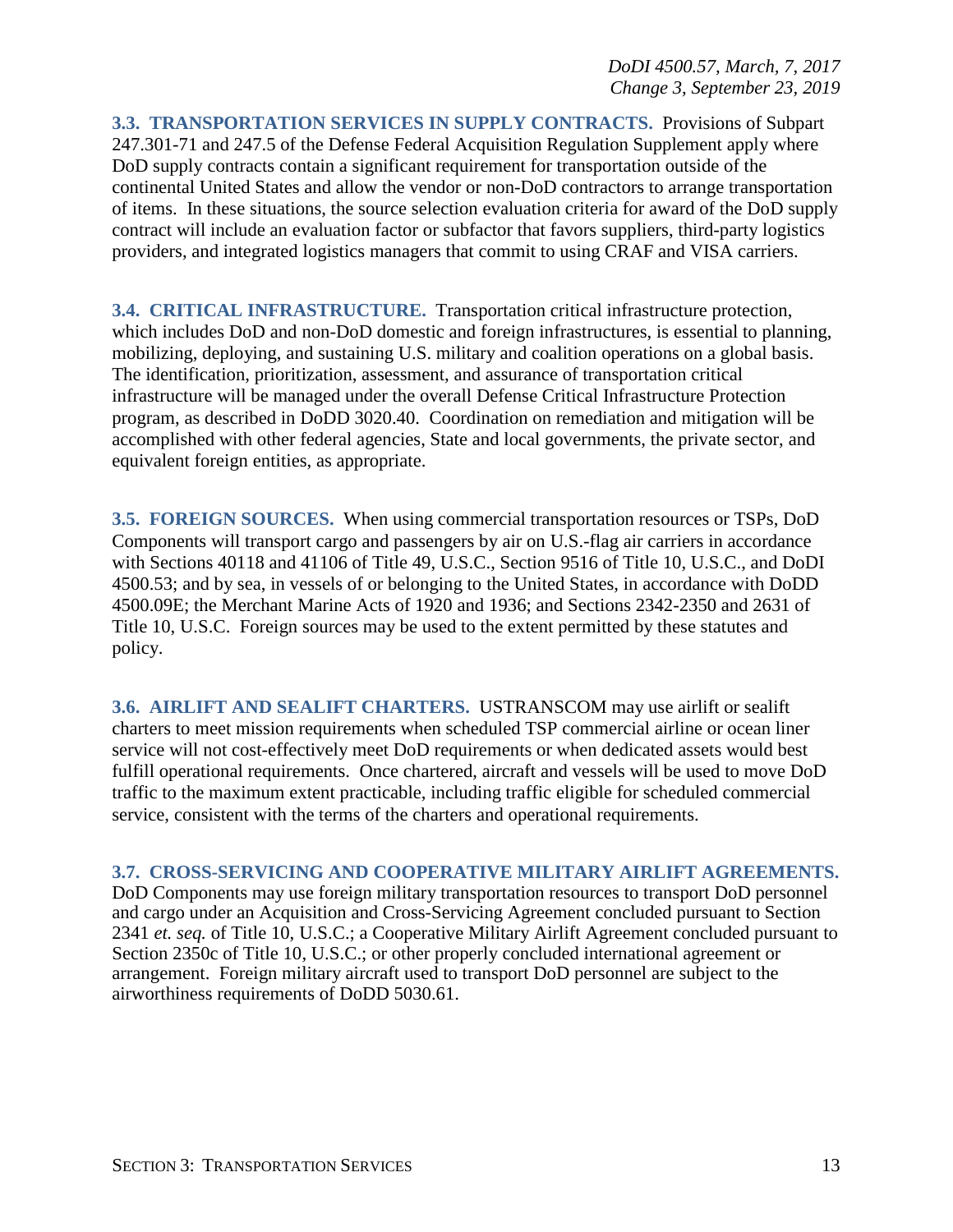## **SECTION 4: AIR TRANSPORTATION**

<span id="page-13-1"></span><span id="page-13-0"></span>**4.1. GENERAL.** Pursuant to National Security Decision Directive 280, the U.S. national airlift capability is provided from military and U.S. commercial air carrier resources. The national defense airlift objective is to ensure military and civil air transportation resources will be able to meet defense mobilization deployment and redeployment requirements in support of U.S. defense and foreign policies. DoD requirements may mandate that DoD maintain a global air mobility readiness posture that includes operating organic airlift aircraft during peacetime.

<span id="page-13-2"></span>**4.2. OPERATIONAL AND TRAINING REQUIREMENTS.** Organic military airlift resources will be manned, equipped, trained, and operated to ensure the capability to meet approved requirements for military airlift across a range of military operations is maintained. Flying and training program rates will be established to provide for levels of operation, readiness and training sufficient to realize this goal.

a. USTRANSCOM will conduct training operations at the level necessary to meet operational and training requirements.

b. DoD Components will use commercial sources, to the maximum extent practicable, once operational and training requirements are met.

c. USTRANSCOM, in consultation with the DoD Components, will determine which airlift requirements must move in military airlift because of special military considerations. These considerations include, but are not limited to, security, training (e.g., training specific to the requirement to be airlifted) and physical characteristics, such as size, density, or hazardous properties of the material being transported.

#### <span id="page-13-3"></span>**4.3. UNUSED PASSENGER SPACE.**

a. When operations create a by-product transportation capacity on organic assets, that capacity will be used to transport DoD official airlift traffic in accordance with DoDI 4515.13 to the maximum extent practicable and consistent with the operational requirements of the DoD Component sponsoring the airlift traffic.

b. Unused passenger space on DoD-owned and -contracted passenger-carrying aircraft, on all types of missions (e.g., channel, special assignment airlift mission, operational support airlift, aeromedical evacuation) will be use to the maximum extent possible, including space-available passengers, pursuant to DoDI 4515.13.

c. Available seats will be released for space-available travel unless overriding safety (e.g., training flights) or operational concerns (e.g., hazardous cargo, customs and border protection, agriculture, or immigration considerations) or a defined need for security prohibit spaceavailable travelers on a specific mission.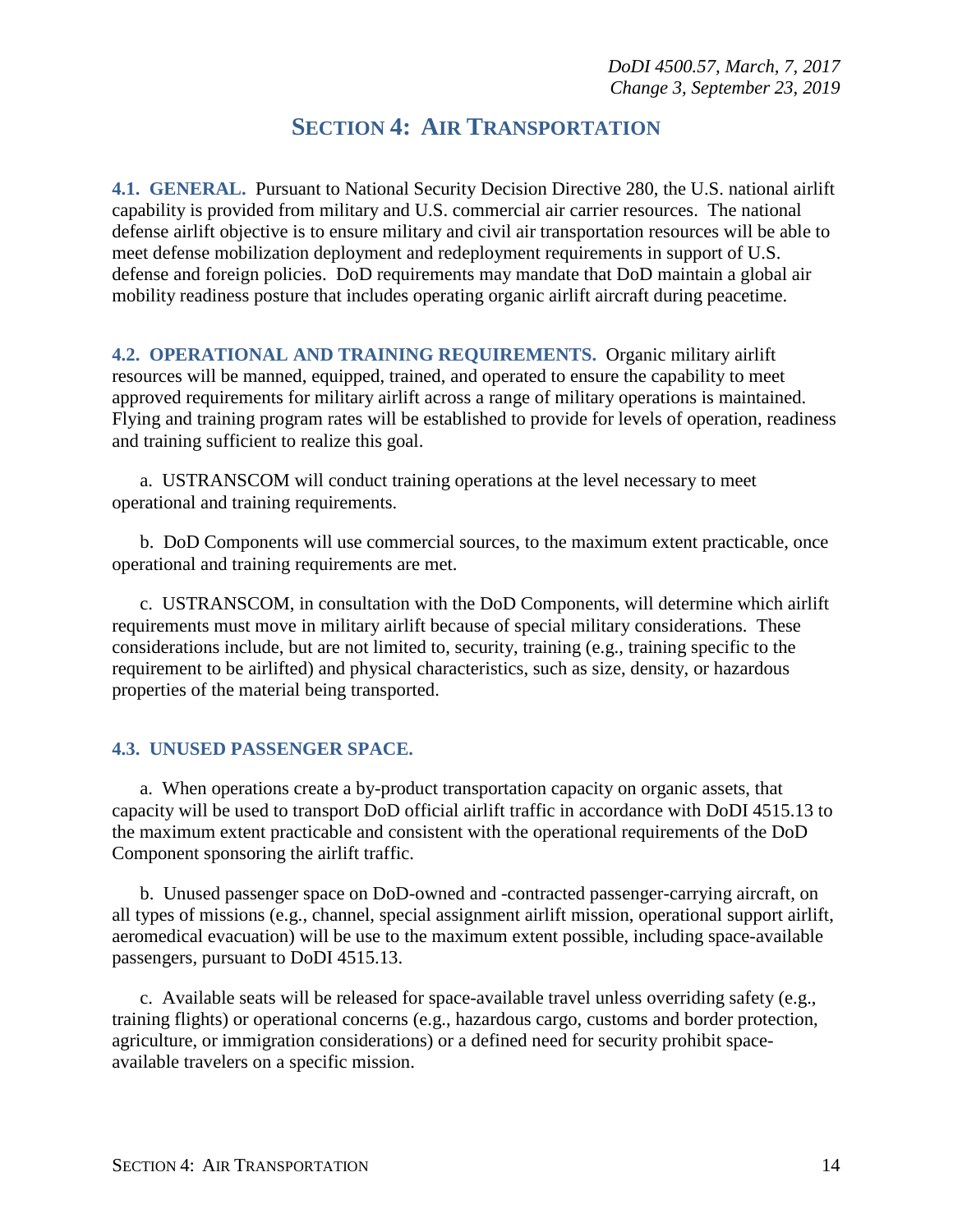#### <span id="page-14-0"></span>**4.4. PRIORITIES FOR MOVEMENT OF PASSENGER AND CARGO AIRLIFT.**

Subject to operational requirements of the DoD Component command sponsoring the traffic to be moved, and unless there is a documented negative critical mission impact, these priorities (in order of precedence) will be used for passenger and cargo airlift:

- a. USTRANSCOM organic and contracted airlift.
- b. General Services Administration arranged or contracted airlift on CRAF carriers.
- c. Other U.S. CRAF carriers.
- d. DoD-approved U.S. flag carriers.
- e. Non-DoD-inspected or non-DoD approved U.S. flag carriers.
- f. DoD-approved foreign flag carriers.
- g. Non-DoD-approved carriers (for individual travel).

#### <span id="page-14-1"></span>**4.5. USE OF CRAF CARRIERS.**

a. The partnership between the DoD and U.S. civil commercial air carriers is critical to mobilization, deployment, and sustainment of military forces. This alliance is embodied in the CRAF program, which affords civil air carriers the opportunity to voluntarily pledge their airlift resources to support DoD mobility requirements in times of emergency or contingency in return for a portion of DoD peacetime airlift business.

b. In accordance with Sections 40118 and 41106 of Title 49, U.S.C., Section 9516 of Title 10, U.S.C., and regulatory guidance in DoDI 4500.53, DoD Components will ensure that all DoD acquisitions of commercial air transportation services require CRAF participation as a prerequisite for award to the maximum extent possible, unless there is a documented negative critical mission impact or the requirement is not for CRAF eligible aircraft. Carriers not eligible for CRAF may be used only when CRAF participating carriers cannot meet mission requirements.

c. To ensure air transportation service is responsive to customer needs, USTRANSCOM:

(1) Performs recurring assessments of airlift policy compliance, in coordination with the DoD Components, with emphasis on identifying factors that deviate from established policies.

(2) Compiles DoD Component requirements for all passenger and cargo airlift services so that the USTRANSCOM and General Services Administration contracted airlift requirements are identified simultaneously. The simultaneous use of airlift resources achieves optimum effectiveness and efficiency for the DoD. DoD Components are responsible for reimbursement of any unused airlift services acquired on their behalf.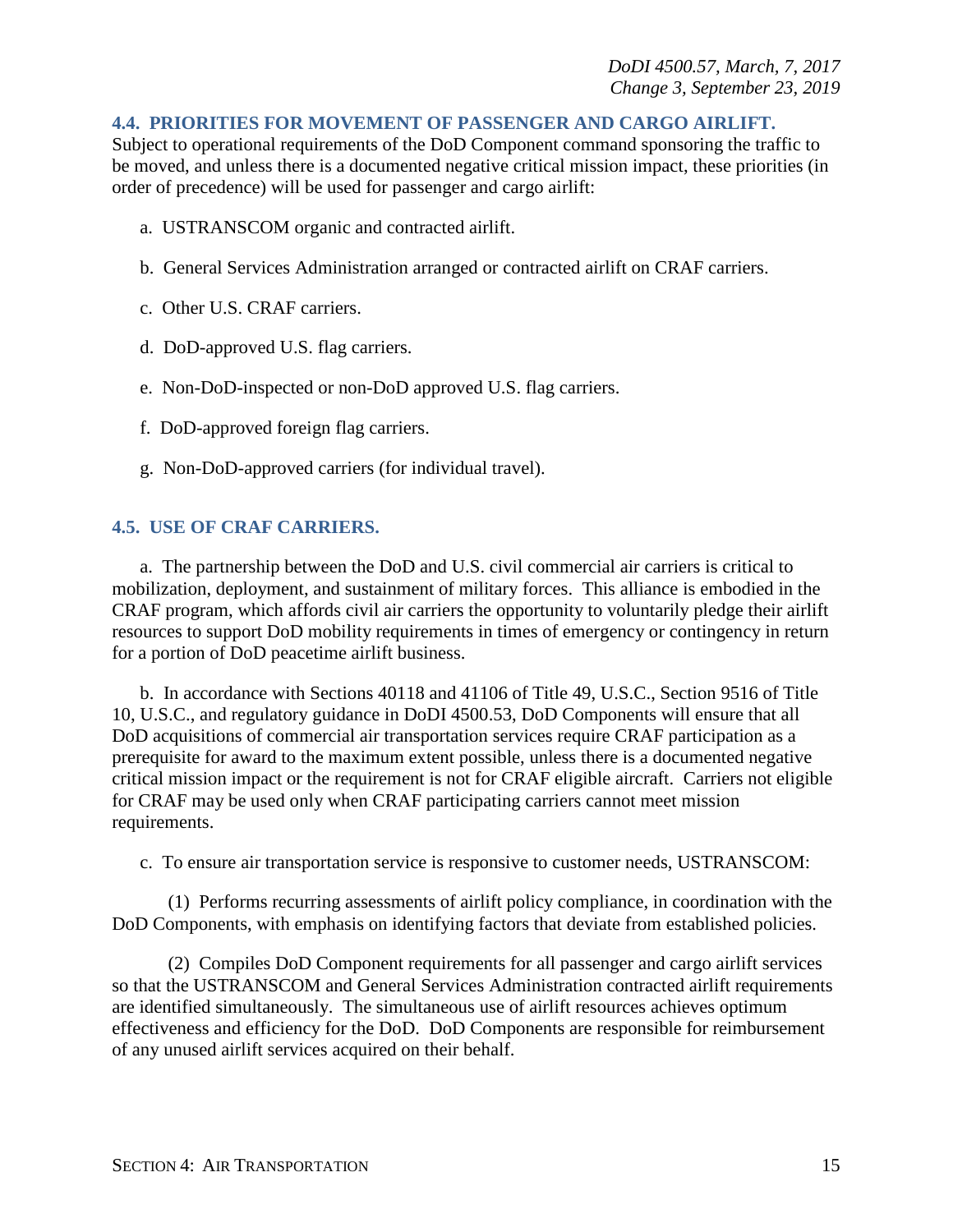(3) Continually encourages commercial air carriers to offer more modern, fuel-efficient aircraft to the CRAF program and daily DoD contract missions.

#### <span id="page-15-0"></span>**4.6. FOREIGN AIR TRANSPORTATION.**

a. In accordance with Sections 40118 and 41106 of Title 49, U.S.C., and Section 9516 of Title 10, U.S.C., the DoD must contract with U.S. CRAF carriers to provide transportation of passengers or cargo when such carriers are available (for transportation within the continental United States or between the continental United States and outside the continental United States) or reasonably available (for transportation between two points outside the continental United States). In accordance with Comptroller General Decision B-138942, this includes situations in which service by a foreign flag carrier may be less expensive or more convenient than that provided by a U.S. CRAF carrier.

b. In accordance with Comptroller General Decision B-240956, DoD travelers may use foreign flag carriers for transportation financed by the U.S. Government when such transportation is provided as part of a code-sharing arrangement with a U.S. flag carrier. To qualify, the ticket must be purchased from a U.S. flag carrier that has a code-sharing arrangement with the foreign flag carrier; if the travel is only between U.S. and foreign gateways, the travel must be on a U.S. carrier unless no U.S. carrier services the route.

c. Military Service members and DoD civilian employees may use foreign flag airlines to avoid an unreasonable safety risks, such as terrorist threats. For further information on approval procedures and conditions that warrant the use of foreign flag carriers, see DoDI 4500.53 and the Joint Travel Regulations.

d. Additional authorized exceptions to the use of U.S.-certificated air carriers can be found in DoDI 4500.53 and the Joint Travel Regulations.

#### <span id="page-15-1"></span>**4.7. DOD PASSENGER MANIFESTING.**

a. Passenger manifesting systems and procedures, in accordance with the goals of section 41113 of Title 49, U.S.C. and the DTR will require the collection of certain identifying information and the emergency contact information called for in Part 243 of Title 14, Code of Federal Regulations. Specific passenger manifesting systems information and data collection requirements are contained in the DTR. In addition to manifesting military and civilian passengers traveling in accordance with DoDI 4515.13, the requirements of this section apply to all systems and procedures used:

(1) On all civil aircraft chartered by or on behalf of the DoD to provide passenger transportation, when the DoD is responsible for manifesting passengers.

(2) On DoD aircraft operated in a common-user airlift service, to include U.S. Air Force Air Mobility Command organic aircraft, operational support airlift, theater-assigned organic aircraft, and other Service-owned aircraft when operated under a common-user role.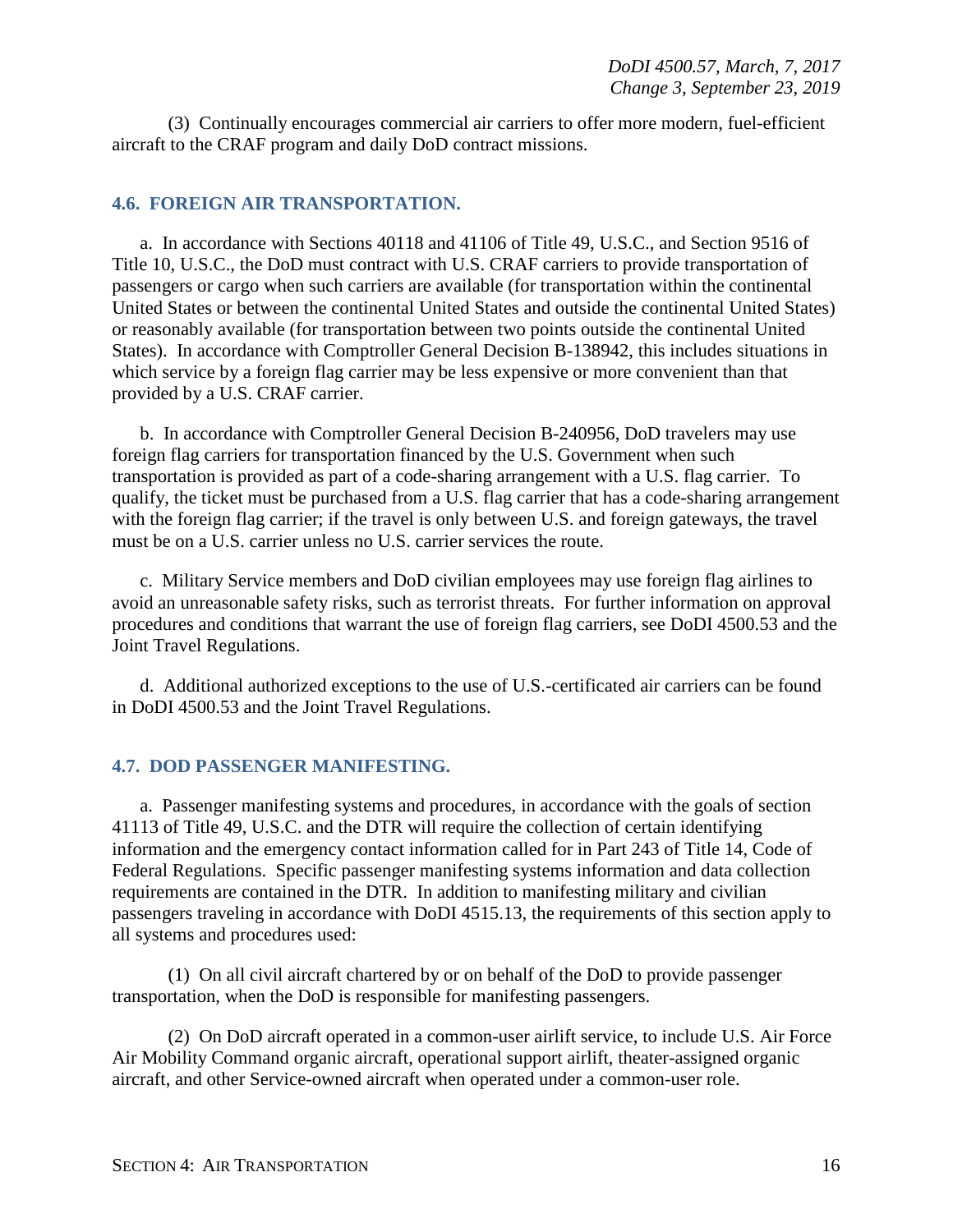(3) On any DoD aircraft when one or more passengers are civilians (e.g., DoD and non-DoD civilian employees, couriers, travelers on public affairs events, dependents, contractors, retirees) who are not part of the crew or on board the aircraft for operational support purposes.

b. The requirements of Paragraph 4.7.a. do not apply to flights involving DoD aircraft on training or operational missions, unless covered in Paragraphs 4.7.a.(1) through 4.7.a.(3).

<span id="page-16-0"></span>**4.8. USE OF DOD-APPROVED AIR CARRIERS.** Commercial air carriers used to provide charter or group travel air transportation services to DoD must be approved for use by the DoD Commercial Airlift Review Board in accordance with DoDI 4500.53. Refer to DoDI 4500.53 for requirements relating to the use of commercial air carriers to provide air transportation services.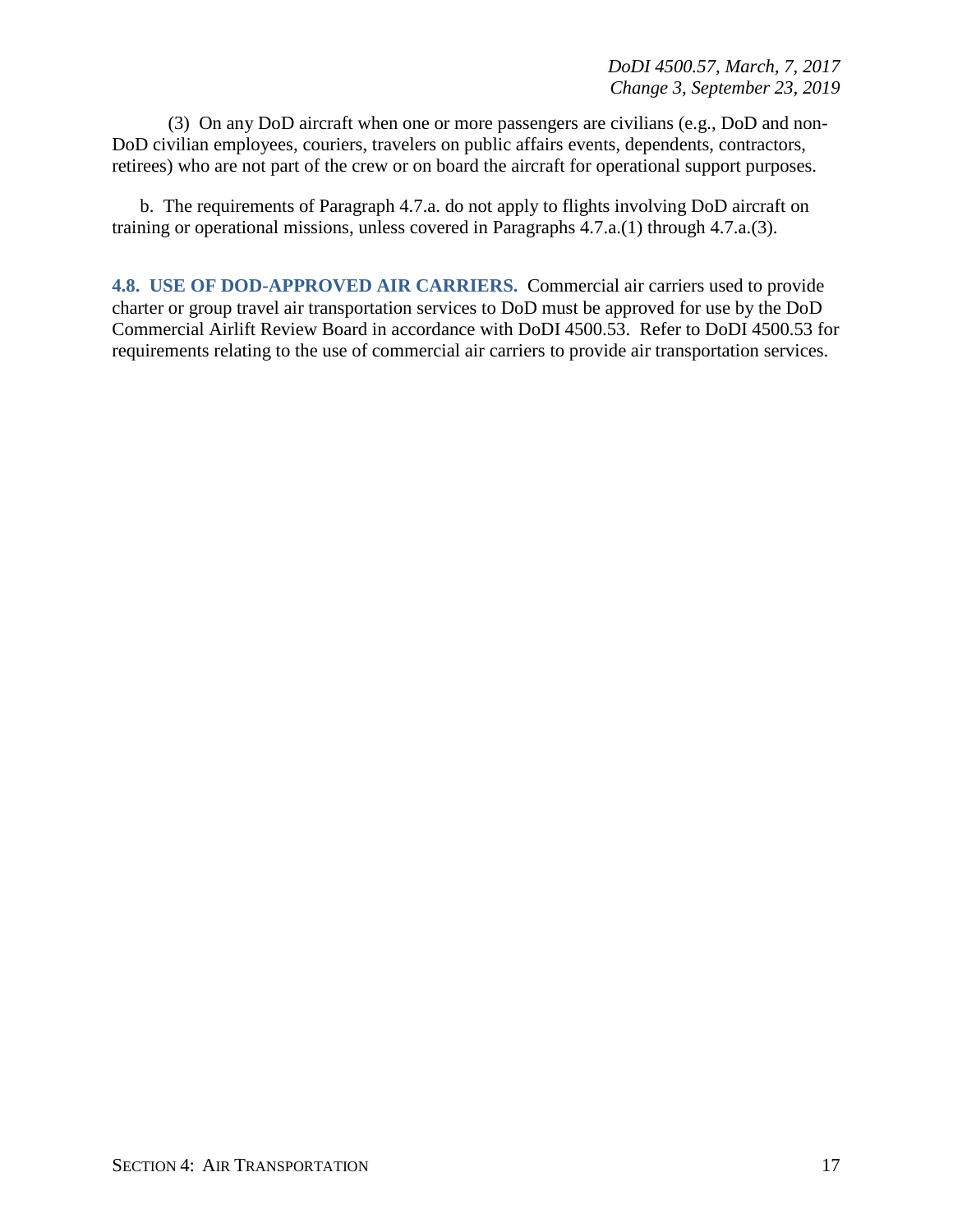## <span id="page-17-0"></span>**SECTION 5: INTERMODAL CONTAINERS, RAIL, MOTOR AND ARMS, AMMUNITION AND EXPLOSIVES AND TRANSPORTATION ENGINEERING**

<span id="page-17-1"></span>**5.1. GENERAL.** This section provides guidance on implementing DoD policies for surface transportation modes, including the development and management of intermodal container systems, DoD locomotives, and the DFRIF. The DoD Components will use surface transportation assets and services that the commercial TSPs provide, unless there is a documented negative critical mission impact.

#### <span id="page-17-2"></span>**5.2. INTERMODAL CONTAINERS AND SYSTEMS.**

a. Use of standardized International Organization for Standardization (ISO) containers provides the DoD with a capability to deploy, sustain, and redeploy forces, equipment, and supplies cost effectively. Container management is a responsibility of all DoD Components and the use of USTRANSCOM's Joint Container Management System is mandatory.

b. USTRANSCOM provides overall container management support to CCMDs. CCMDs provide operational support while the containers are within the AOR. Generally, DoD-owned or -leased containers are managed by the DoD Component that owns or leases them. Serviceunique containers are managed by the Military Service that purchased or leased the container.

c. Transportation procurement instruments will include provisions to cap container detention costs.

d. It is critical that all containers are processed, discharged, and returned to the theater container fleet, the owning Service, or the owning TSP in an expeditious manner to avoid detention charges. This includes timely reporting of data on containers and un-stuffing of containers once they reach their final destinations.

e. Generally, containers that the TSP provides will be used to the maximum extent practicable, unless such use is not economical or practical for meeting DoD movement requirements. DoD Components will:

(1) Make every effort to avoid container detention charges by returning containers to the TSP before the end of the free time period; or

(2) Coordinate with USTRANSCOM to procure the container or modify the terms of the agreement when it becomes apparent, either due to operational conditions or lack of appropriate infrastructure or equipment, that TSP containers will remain in theater.

f. USTRANSCOM and the DoD Components will: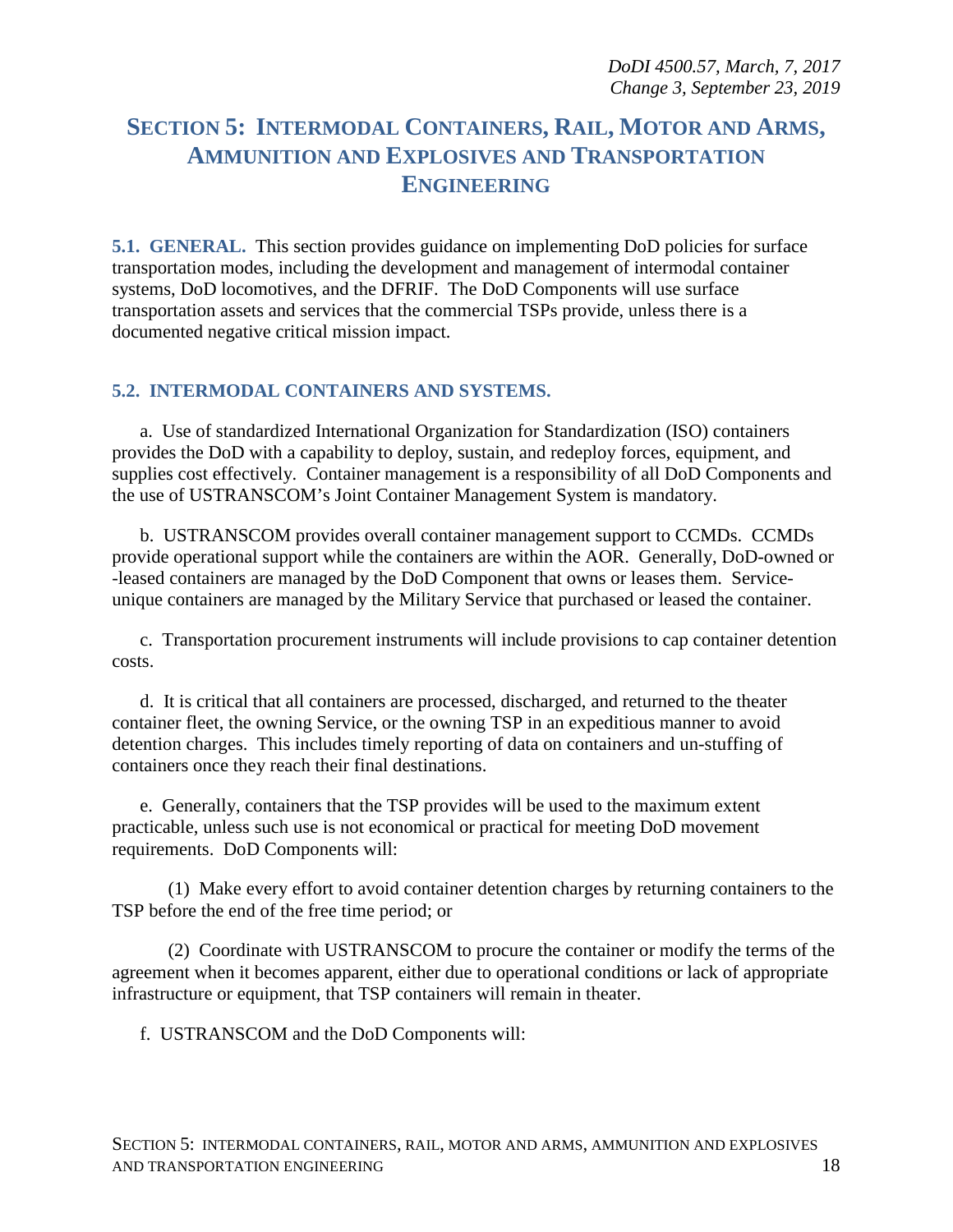(1) Maintain a container distribution system of sufficient capability to meet the CCDRs mobilization, deployment, employment, sustainment, redeployment, retrograde, and demobilization needs across the range of military operations.

(2) Provide a representative to the Joint Intermodal Working Group to support the global intermodal container program, to include funding container requirements and paying for all transportation container detention, purchase, and leased costs in contingency operations.

(3) Maintain procedures and systems to track containers moving in the DTS from origin to destination, to include containers originating at vendor locations.

(4) Develop tactics, techniques, and procedures for reception, staging, onward movement, and retrograde of ISO containers and support equipment, to include information systems in a theater of operations. For contingency operations, these procedures will be developed during the deliberate planning to the maximum extent practicable.

(5) Ensure all DoD intermodal container systems, including associated joint container management information systems, are interoperable across the DoD and with the commercial industry.

(6) At least once every 5 years, USTRANSCOM will lead an analysis of container requirements for peacetime, wartime, and mobility capability study requirements, to include:

(a) Required levels of DoD-owned containers.

(b) Number of containers required from commercial sources to augment DoD capability.

(c) Commercial industry capability to surge containers to meet emergent contingencies.

(d) Locations for staging DoD-owned containers required for contingency operations.

#### <span id="page-18-0"></span>**5.3. USE OF INTERMODAL CONTAINERS DURING CONTINGENCY OPERATIONS.**

a. When possible and before contingency operations begin, the supported geographical CCMD, in conjunction with USTRANSCOM, will evaluate and determine (based on the availability of the host nation container infrastructure and the capability of the operational forces to receive and handle containers) the appropriate size containers best suited for the initial phases of an operation. During this time, DoD Components will use intermodal containers in the order outlined in Paragraph 5.3.a.(1) through 5.3.a.(4) and subject to operational requirements of the CCMD.

(1) DoD-owned containers already in inventory.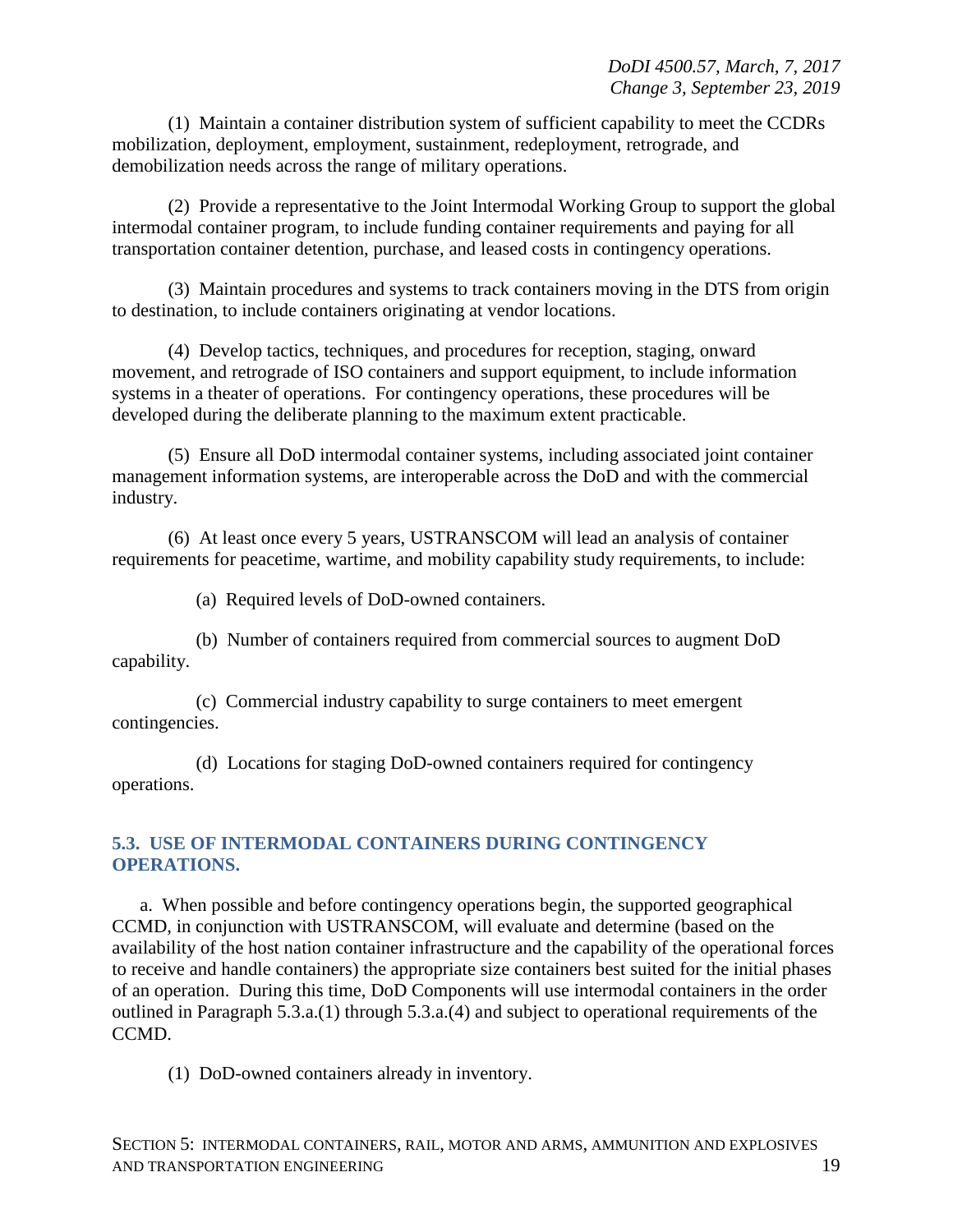(2) Containers purchased by DoD for the contingency that will be retained in theater to support CCMD requirement.

(3) Leased or DoD-controlled containers available from the USTRANSCOM.

(4) Carrier-owned containers under USTRANSCOM contracts.

b. Supported CCMDs will assess the use of containers for non-transportation purposes. This assessment will prioritize the return of TSP-owned and DoD-leased containers, followed by DoD-owned containers. The transfer of contents from one container to another container followed by additional transportation (e.g., transloading) will be avoided unless deemed essential by the supported CCMD in coordination with USTRANSCOM. Movement of TSP-provided containers beyond the initial inland destination point should be avoided unless the CCMD determines it is operationally necessary.

c. During contingencies, DoD Components will make every effort to avoid container detention charges by returning TSP-owned containers to the TSP before the end of the free time period, or coordinating with USTRANSCOM to procure the container or modify the terms of the agreement. Containers needed for non-transportation purposes will be purchased by the government as a result of operational necessity, to include retention in the AOR and a lack of appropriate infrastructure or equipment. These containers become the property of the lead Military Department, as specified by the supported CCMD.

d. Container detention charges for contingency operations will be billed separately from the ocean charges. These charges will be assessed against the lead Military Department, as specified by the supported CCMD. Upon request from the Commander, Surface Deployment and Distribution Command, the lead Military Department, as specified by the supported CCMD, will provide a line of accounting to the Surface Deployment and Distribution Command for container purchase funding to mitigate container detention costs. For non-contingency operations, detention charges will be paid by the responsible party in accordance with Title 10, U.S.C.

<span id="page-19-0"></span>**5.4. RAILROAD EQUIPMENT AND TRANSPORTATION.** A mix of commercial and organic fleet capacity is needed to support DoD transportation requirements. To ensure adequate rail equipment capacity is available to meet these requirements, USTRANSCOM, in collaboration with the DoD Components, will conduct assessments, at least once every 5 years, to determine if the mix of organic and commercially available assets is sufficient to meet peacetime, contingency, and wartime requirements.

a. Railroad equipment will only be acquired when commercially-available equipment is not practicable or cost effective to use. When DoD ownership is necessary, equipment will conform to standard commercial design criteria and meet all current requirements of the Association of American Railroads, unless waived. Once acquired, maximum use will be made of DoD-owned or -leased railroad equipment consistent with the reasons for which it was acquired.

b. DoD railroad equipment and assets will be maintained by trained personnel to provide support for DoD emergency and wartime logistics requirements. DoD locomotive operators,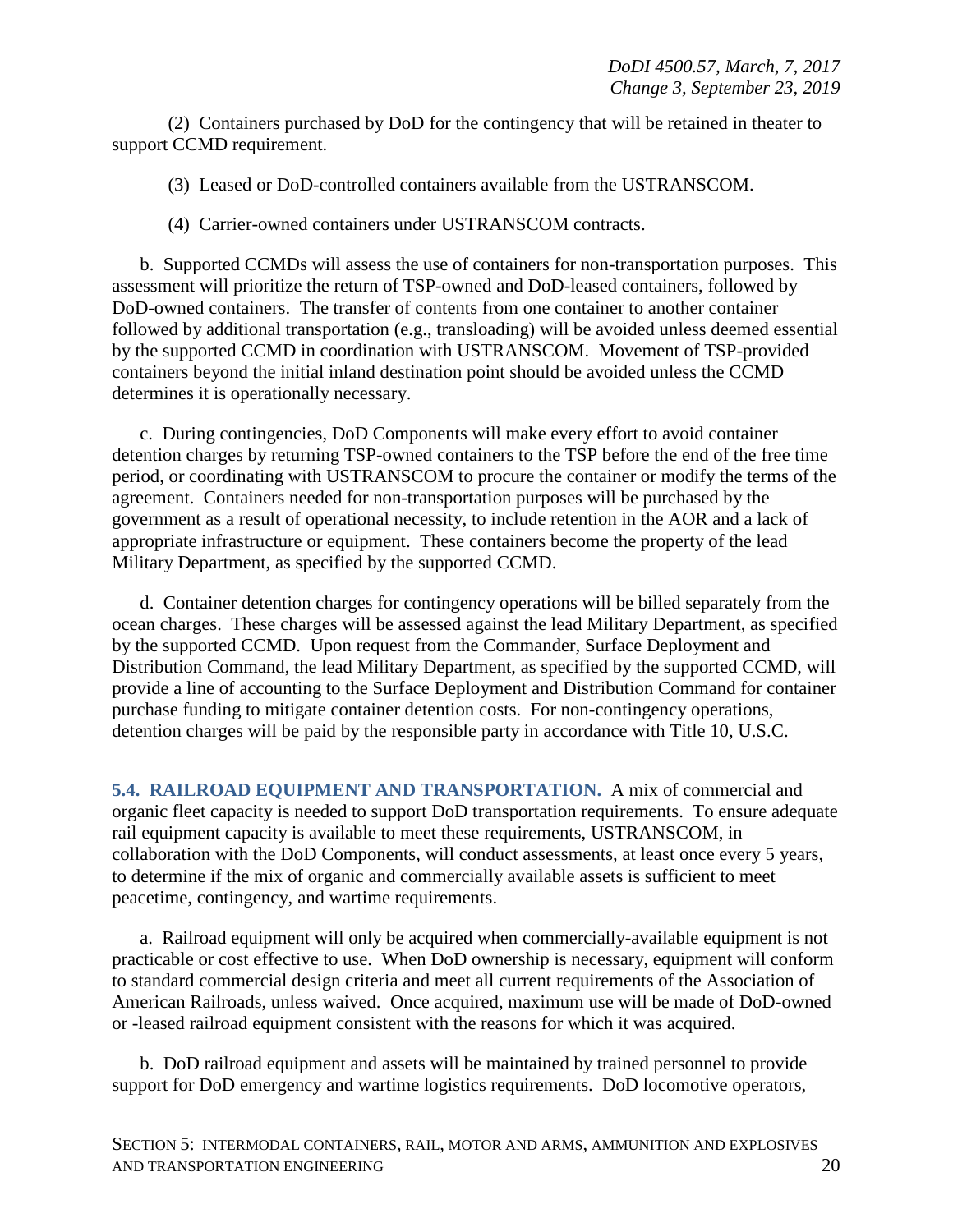brakemen, and conductors will be trained and certified to Association of American Railroads standards.

c. The procedures for captive (installation) locomotives and cars are:

(1) Captive railroad equipment is under the direction of the installation manager for daily mission, emergency, and wartime requirements. Captive cars may not move in interchange service (e.g., off the installation) except during repositioning to another installation or when approved by Surface Deployment and Distribution Command.

(2) DoD Component heads will provide a DD Form 448 or other appropriate funding instruments to the Secretary of the Army or designee for the procurement and associated costs of locomotives and captive cars for their use.

(3) Each DoD Component will designate a manager to maintain current information about all Component locomotives and captive cars, to include requirements determination, replacement plans, and redistribution within the Component.

(4) The Secretary of the Army's representative will establish and chair an interservice locomotive and captive car management committee that conducts annual reviews of management information and coordinates DoD Component captive railroad equipment distribution plans. Each DoD Component will designate a representative to serve on the committee.

d. The procedures for DFRIF cars are:

(1) DFRIF cars are under the management of Surface Deployment and Distribution Command. DFRIF cars may not be kept on an installation or used in captive (e.g., installation) service, except as permitted by the manager of the DFRIF. DFRIF cars are intended to support both routine peacetime movements and improve contingency response that includes a stationing plan to maximize responsiveness. Use of these cars for reasons such as supporting peacetime exercises, avoiding maintenance or issues caused by long term railcar inactivity, or meeting military needs when suitable commercial cars are unavailable are consistent with the reasons for which the cars were acquired.

(2) The Department of the Army plans, programs, and budgets for the acquisition, modification, maintenance, and overhaul of DFRIF general purpose cars. DoD Components plan, program, and budget for the acquisition, modification, and rebuilding of DFRIF specialpurpose cars. DoD Components will provide a DD Form 448 or other appropriate funding instruments to the Secretary of the Army or designee for the procurement and associated costs of special-purpose cars. DFRIF revenue and operating expenses will have a separate accounting in the transportation working capital funds.

(3) General purpose cars are flatcars for moving vehicles or containers and are available for use by any Military Department. Special-purpose cars are cars, other than flatcars, for moving vehicles, petroleum products, or containers and are available for use by any Military Department. The manager of the DFRIF must approve the specifications, bill of materials, design drawings, and first article tests of new DFRIF cars.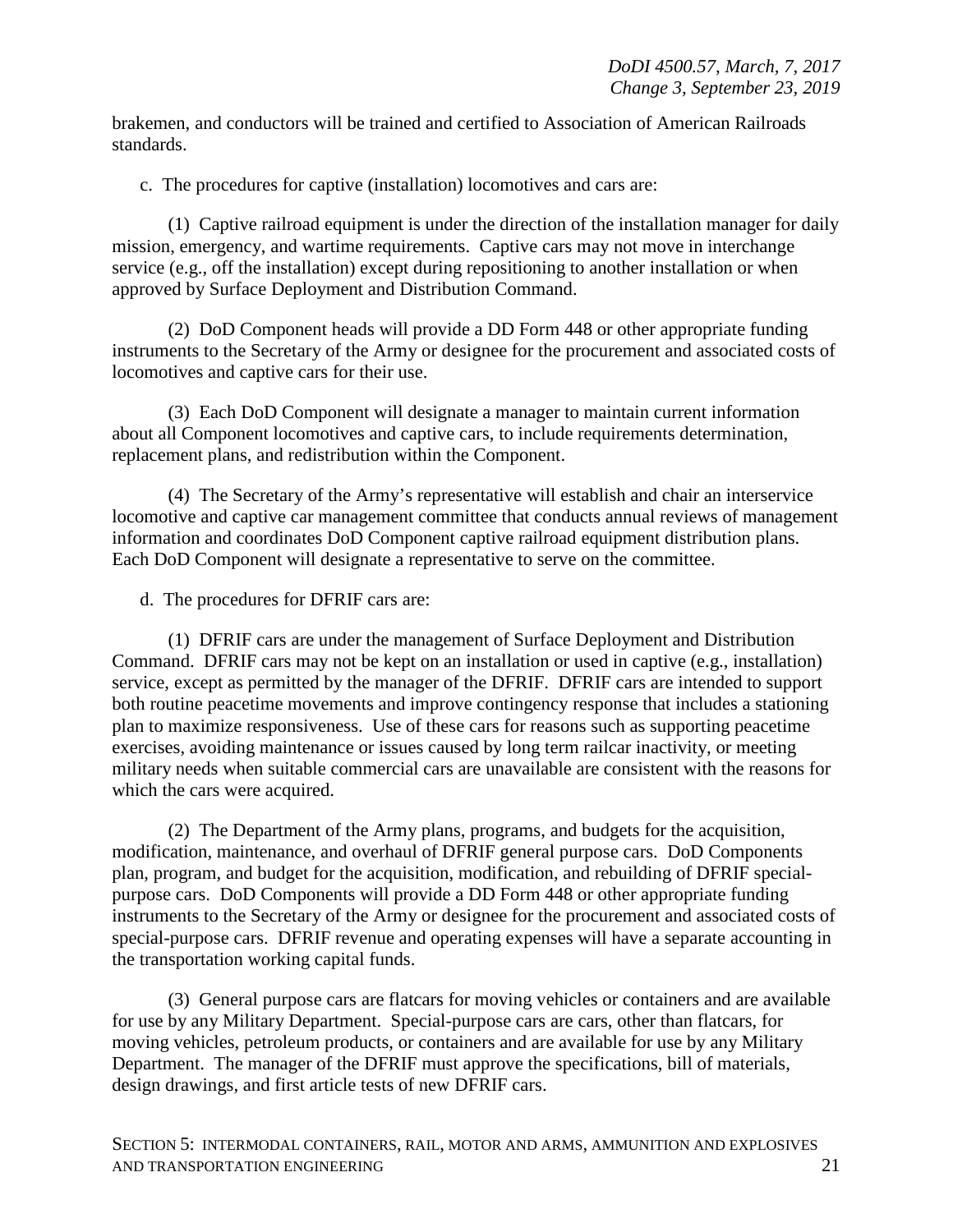(4) DFRIF cars may participate in equipment pools or otherwise be used to carry commercial traffic when doing so increases rail transportation capacity or reduces DoD costs.

e. DoD interests in the use and maintenance of civilian rail lines is exercised through the Railroads for National Defense Program consistent with DoDD 4510.11. USTRANSCOM assesses the impact of railroad abandonments, bankruptcies, mergers, or similar actions that may alter the movement of DoD materiel on or off a military installation. DoD Components will coordinate with CDRUSTRANSCOM when any change in rail operations impacts installation operations.

<span id="page-21-0"></span>**5.5. MOTOR TRANSPORTATION.** In collaboration with the DoD Components, USTRANSCOM:

a. Develops procedures, rules, and regulations for the movement of DoD shipments by motor transportation.

b. Develops contract and transportation arrangements that maximize the use of commercial best practices, including shipment consolidation opportunities and mode neutral solution.

c. Manages TSP performance programs to ensure DoD Components receive reliable, responsive, and cost-effective transportation services.

d. Establishes standards for the approval of TSPs, to include the screening of TSPs that are debarred, proposed for debarment, or suspended. DoD Components and contracted service providers, such as third party logistics providers, will use only approved TSPs for the movement of DoD-sponsored freight shipments, unless otherwise authorized by the contracting officer. Contracted freight transportation coordination and management services will be acquired through performance-based contracts whenever possible.

<span id="page-21-1"></span>**5.6. ARMS, AMMUNITION, AND EXPLOSIVES (AA&E).** DoD Components will use only USTRANSCOM-approved commercial TSPs for the movement of DoD-sponsored AA&E shipments and transportation procedures that comply with DoDI 5100.76 and DoD Manual 5100.76. As the single manager for common-user transportation, USTRANSCOM, in collaboration with the DoD Components:

a. Publishes transportation regulations to ensure procedures for the safety and security of AA&E shipments from the point of origin to the point of delivery, to include safe haven and secure holding areas. These regulations and procedures are binding on all DoD Components and, through acquisition instruments, upon TSPs, vendors, original equipment manufacturers, and other private sector entities that perform transportation and related services for the DoD.

b. Develops and maintains procedures in accordance with the DTR, from which the DoD Components can implement curricula for training the DoD transportation workforce on AA&E transportation regulations and processes. All DoD Component heads will standardize their AA&E transportation training in accordance with DoDI 5100.76 and DoD Manual 5100.76.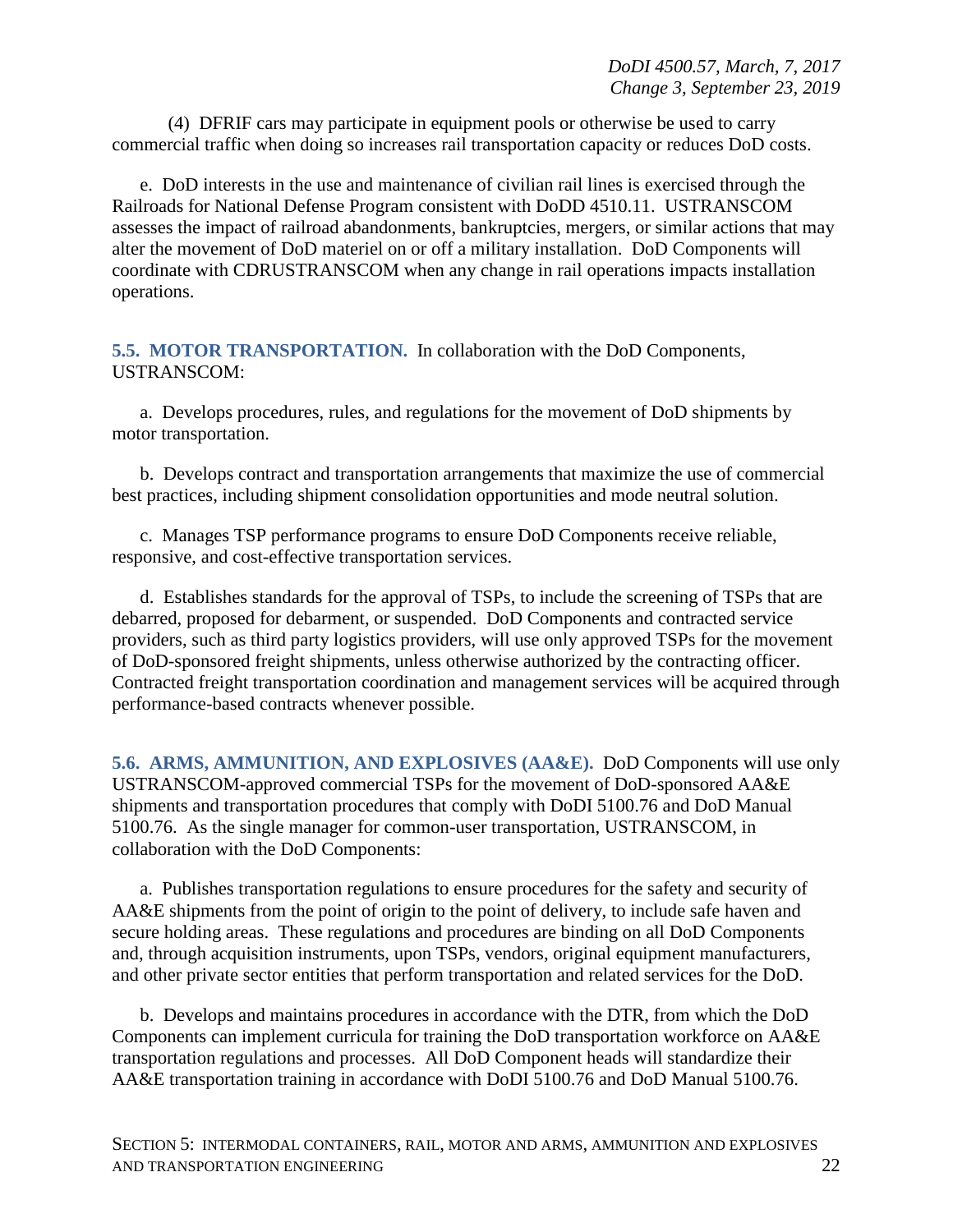c. Develops and implements checklists and procedures in conjunction with DoD Components' Inspectors General and auditors to evaluate and report on the compliance with and adequacy of the regulations governing the transportation of AA&E.

d. Maintains a tracking and emergency response notification capability for AA&E and other sensitive material transiting North America by motor or barge carriers.

<span id="page-22-0"></span>**5.7. TRANSPORTATION ENGINEERING ANALYSIS.** Transportation engineering requirements will be integrated into civil and DoD programs to ensure that national defense interests are protected. Safe, efficient, and effective transportability features will be incorporated into the design of DoD transportation processes, equipment, and facilities. Specific policy, roles, and responsibilities for DoD transportation engineering programs are contained DoDD 4510.11 and DoDI 4540.07.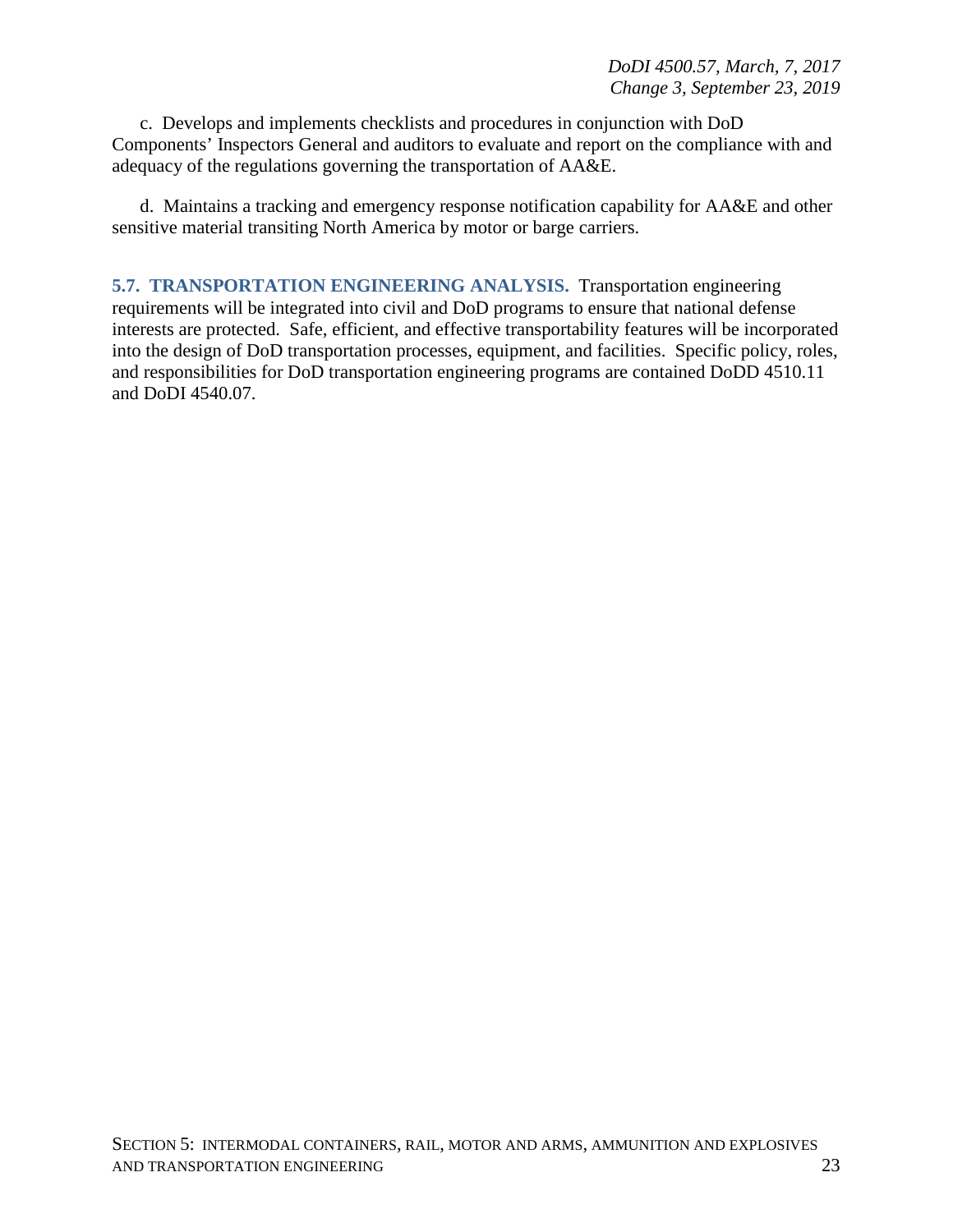## **SECTION 6: SEA TRANSPORTATION**

<span id="page-23-1"></span><span id="page-23-0"></span>**6.1. GENERAL.** U.S. sealift capability is essential to supporting the U.S. defense strategy. Pursuant to National Security Directive 28, the U.S. national sealift objective is to ensure that sufficient military and civil maritime resources will be available to meet DoD deployment and essential economic requirements in support of national security strategy and to meet sealift requirements in event of crisis or war. When more than one sealift alternative is available (e.g., commercial liner, commercial charter, or activated government-owned), relevant factors (e.g., readiness and responsiveness, vessel schedules, customer requirements, cost, and capacity) will be evaluated and documented to support the justification for each sealift vessel selection decision.

<span id="page-23-2"></span>**6.2. SIZING THE FLEET.** A mix of commercial (e.g., scheduled service and charter) and organic capacity is needed to support DoD transportation requirements. To ensure adequate sealift capacity is available to meet these requirements the USTRANSCOM will, at least annually, determine the number of organic and chartered ships (collectively referred to as the DoD controlled fleet) required to meet peacetime, contingency, and wartime projected requirements. DoD-controlled sealift transportation assets are those leased or chartered exclusively for DoD use. The guidance in Section 3 applies to the DoD-controlled fleet except when a deviation is appropriate, as specified in Section 3.

<span id="page-23-3"></span>**6.3. USE OF VISA CARRIERS.** The DoD relies on TSPs for the transportation of a significant portion of its wartime and peacetime cargo. The relationship between the DoD and the commercial sector is critical to mobilization, deployment, and sustainment of military forces. VISA provides assured access to U.S.-flag commercial ocean transportation to support emergency deployment and sustainment of U.S. military forces. VISA carriers contractually pledge their vessels and intermodal systems capacities in return for priority of DoD peacetime business. When the DoD determines that commercial sealift capacity is required, the priorities listed in Paragraphs 6.4.a. through 6.4.g. apply.

<span id="page-23-4"></span>**6.4. COMMERCIAL PRIORITIES.** When a decision is made to use commercial sealift capacity to meet DoD peacetime and contingency sealift transportation requirements, these priorities (in order of precedence) will be used:

a. U.S.-flag vessel capacity operated by a VISA participant and U.S.-flag vessel sharing agreement (VSA) capacity of a VISA participant.

b. U.S.-flag vessel capacity operated by a VISA non-participant.

c. Combination of U.S.-flag and foreign-flag vessel capacity operated by a VISA participant and combination U.S.-flag and foreign-flag VSA capacity of a VISA participant.

d. Combination of U.S.-flag and foreign-flag vessel capacity operated by a VISA nonparticipant.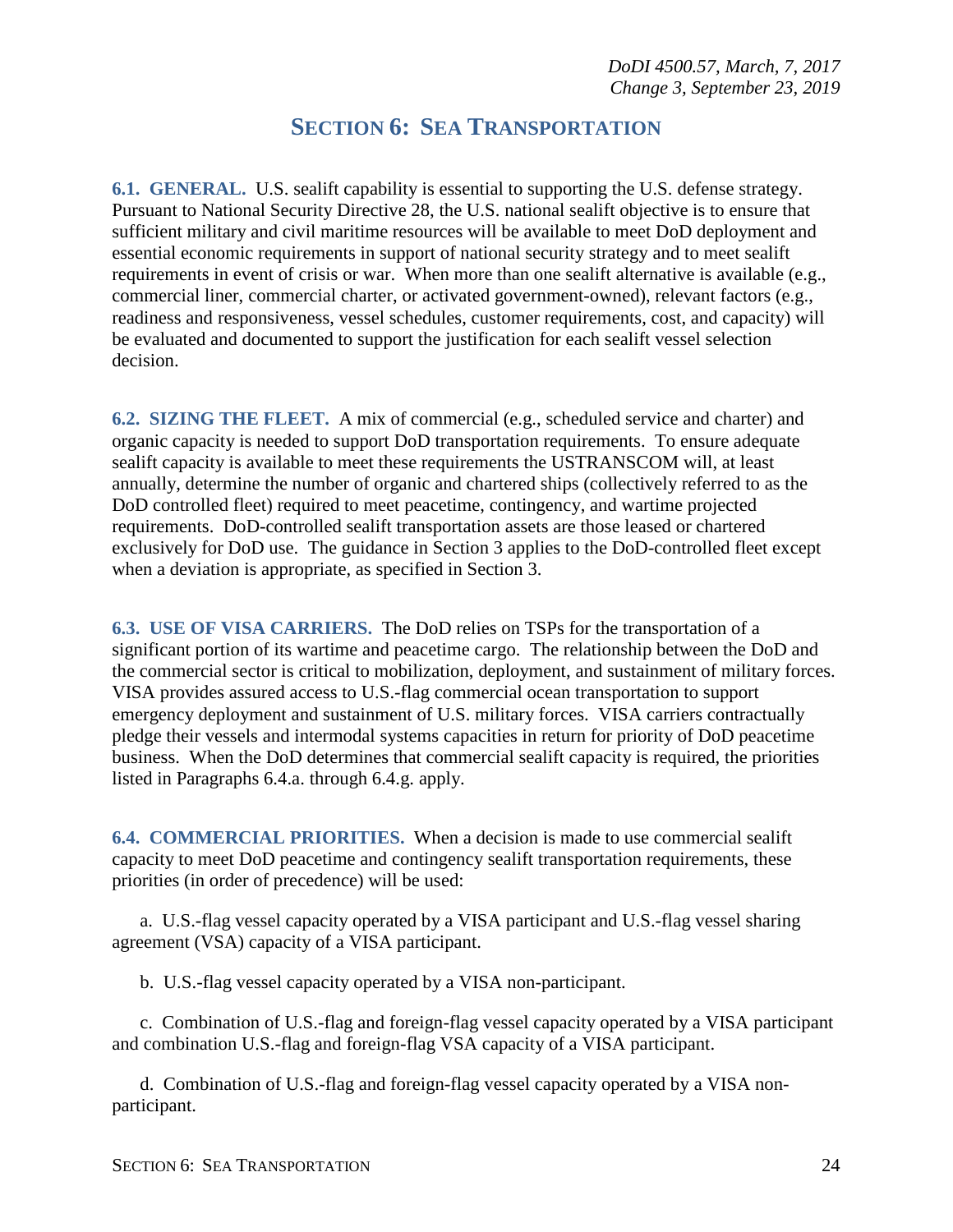e. U.S.-owned or -operated foreign-flag vessel capacity and VSA capacity of a VISA participant.

f. U.S.-owned or -operated foreign-flag vessel capacity and VSA capacity of a VISA nonparticipant.

g. Foreign-owned or -operated foreign-flag vessel capacity of a VISA non-participant.

<span id="page-24-0"></span>**6.5. ORGANIC SEALIFT.** U.S. Government sealift vessels, including those maintained by USTRANSCOM and the U.S. Maritime Administration, normally are maintained in a state of reserve readiness as described in this instruction. When vessels are activated, they must be returned to reduced operating status as soon as practicable after the requirement is satisfied. However, when activated, their use should receive priority over commercial alternatives if they can support mission requirements within the scope and timing of their activation orders. This also applies to chartered vessels that are available and compatible with transportation requirements.

**a. Large Medium-Speed Roll-On/Roll-Off Ships.** In peacetime, large medium-speed rollon/roll-off ships (other than those assigned to the afloat pre-positioning force) generally will be maintained in reduced operating status. When scheduled or chartered commercial sealift assets are not available or suitable pursuant to the provisions of Section 3, the CDRUSTRANSCOM may order these vessels to full operating status in support of approved Chairman of the Joint Chiefs of Staff and Military Department exercises, contingencies, wartime, crew training and sea trials, or other defense purposes.

**b. RRF Ships.** In accordance with the DoD and the Department of Transportation RRF Memorandum of Agreement, the CDRUSTRANSCOM, on behalf of the DoD, may request U.S. Maritime Administration activations of RRF ships for contingency operations, exercises, training and testing, storage, and other purposes for which scheduled or chartered commercial sealift assets are not available or suitable. Additionally, CDRUSTRANSCOM, on behalf of the DoD, may concur or non-concur in U.S. Maritime Administration requests to temporarily use RRF vessels for storage of non-DoD-related cargo. All other requests for RRF activation must be submitted by the CDRUSTRANSCOM to the Chairman of the Joint Chiefs of Staff for approval by the Secretary of Defense.

**c. Afloat Pre-Positioning Force Ships.** Ships of the afloat pre-positioning force, after discharge of their pre-loaded cargo and release by the supported CCDR, may be placed in reduced operating status in U.S. ports unless required for movement of common-user requirements under the provisions of Section 3.

<span id="page-24-1"></span>**6.6. INTRA-THEATER SEALIFT.** For contingency operations, the supported CCDR will designate and assign responsibilities to a lead Military Service Component for their AOR for funding both organic and commercially-contracted sealift. This does not include Service unique assets that provide direct support. For non-contingency operations, intra-theater ocean transportation payment will remain the responsibility of the ordering Military Service.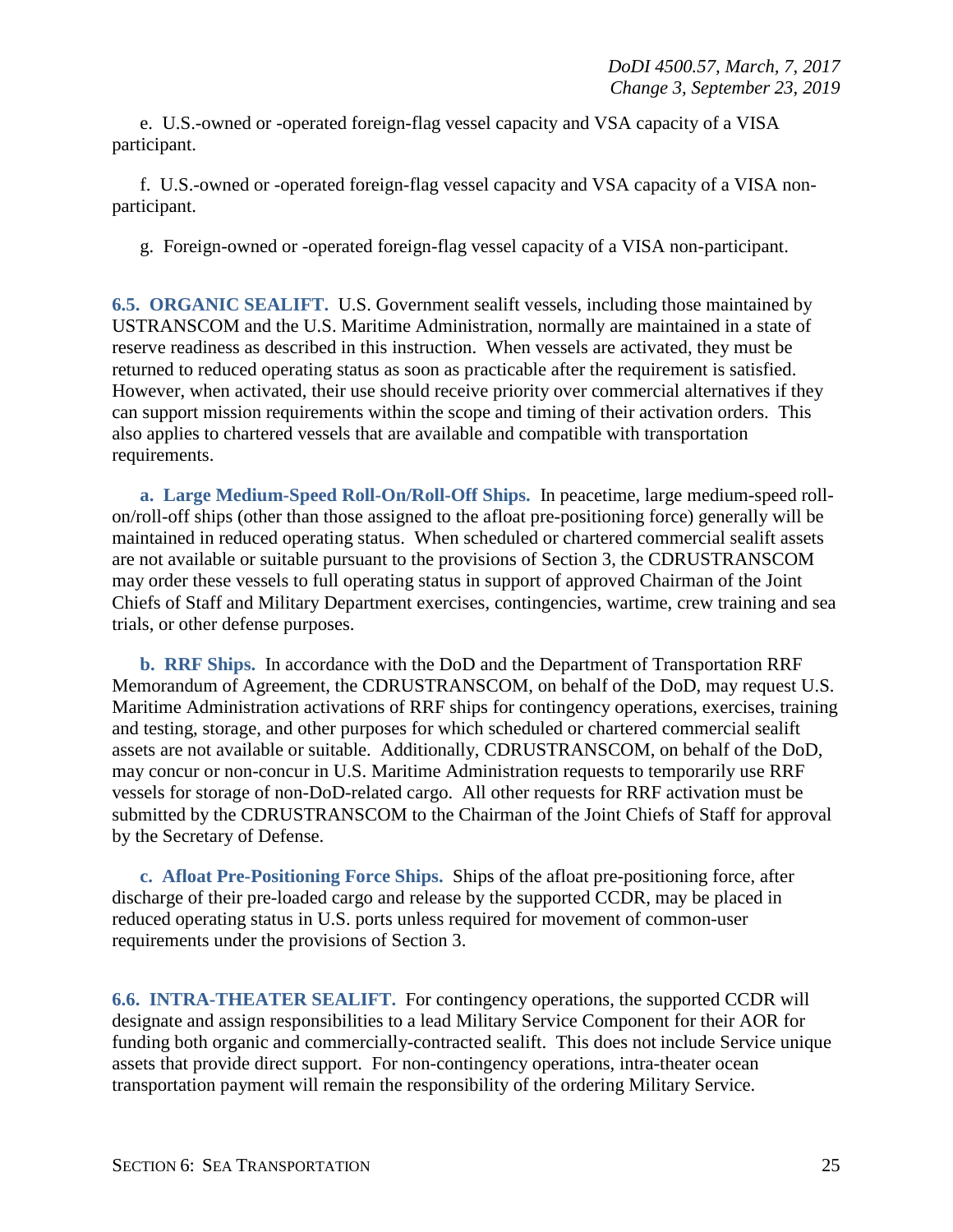<span id="page-25-0"></span>**6.7. MARITIME SECURITY PROGRAM.** In accordance with Section 53102 of Title 46, U.S.C., the Maritime Security Program consists of a fleet of active, commercially viable, militarily useful, privately owned vessels to meet national defense and other security requirements and maintain a U.S. presence in international commercial shipping. USTRANSCOM will coordinate Maritime Security Program actions with the DASD(Log) and the Chairman of the Joint Chiefs of Staff before any vessel changes within the Maritime Security Program.

<span id="page-25-1"></span>**6.8. SEALIFT PASSENGER MANIFESTING.** Passenger manifesting systems information and data collection requirements are contained in the DTR.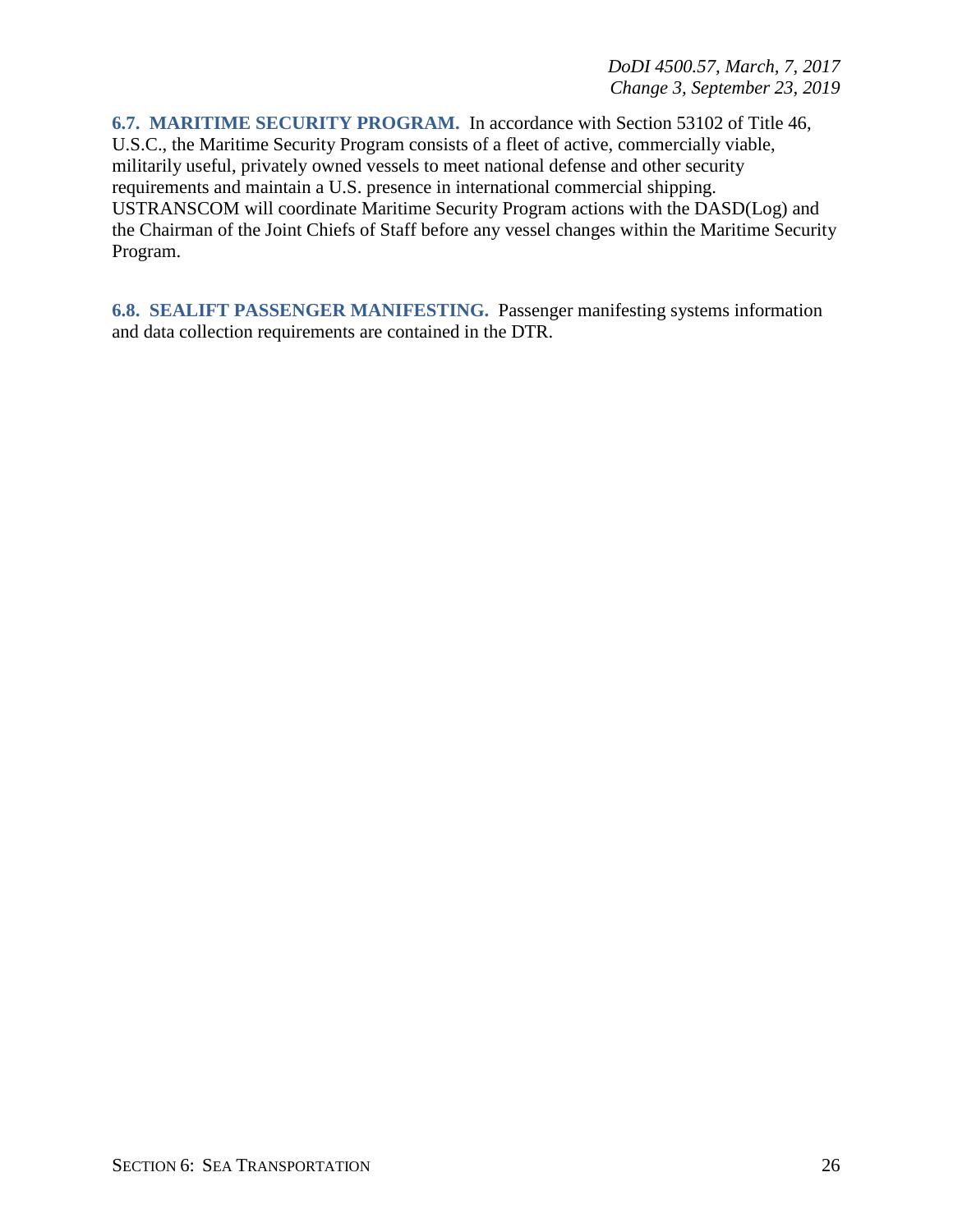## <span id="page-26-0"></span>**SECTION 7: PERSONAL PROPERTY AND POV SHIPMENT AND STORAGE PROGRAMS**

<span id="page-26-1"></span>**7.1. GENERAL.** The DoD Personal Property Program, managed by USTRANSCOM, will use approved TSPs for the storage, handling, and transportation of personal property belonging to personnel of any foreign or U.S. government agency when arranged on behalf of the DoD. Prior approval for non-U.S. Government personal property shipments is required from the DASD(Log) or designee.

#### <span id="page-26-2"></span>**7.2. CONSOLIDATION AND STANDARDIZATION OF PERSONAL PROPERTY**

**SHIPPING OFFICES.** The DoD Components will consolidate personal property shipping offices and standardize traffic management functions whenever possible and work with other DoD Components to implement the joint consolidation plan. Primary focus will remain on meeting customer requirements while reducing administrative, personnel, and facility requirements.

#### <span id="page-26-3"></span>**7.3. SHIPMENT AND STORAGE OF POVS.**

a. USTRANSCOM will contract with a TSP that is responsible for accomplishing all required actions to ship POVs from origin to destination on behalf of the DoD. Contractor responsibilities include, but are not limited to:

- (1) Preparation of shipment documentation.
- (2) Inspection.
- (3) Import and export clearances.
- (4) Inventory preparation.
- (5) Providing a secure storage facility.
- (6) Preparation for storage and service during storage.
- (7) Preparation for release from storage and claims settlements.
- (8) Providing ITV.

b. Storage of POVs will be accomplished by commercial contractors. Contingency storage of POVs is based on the policy of the Military Department concerned.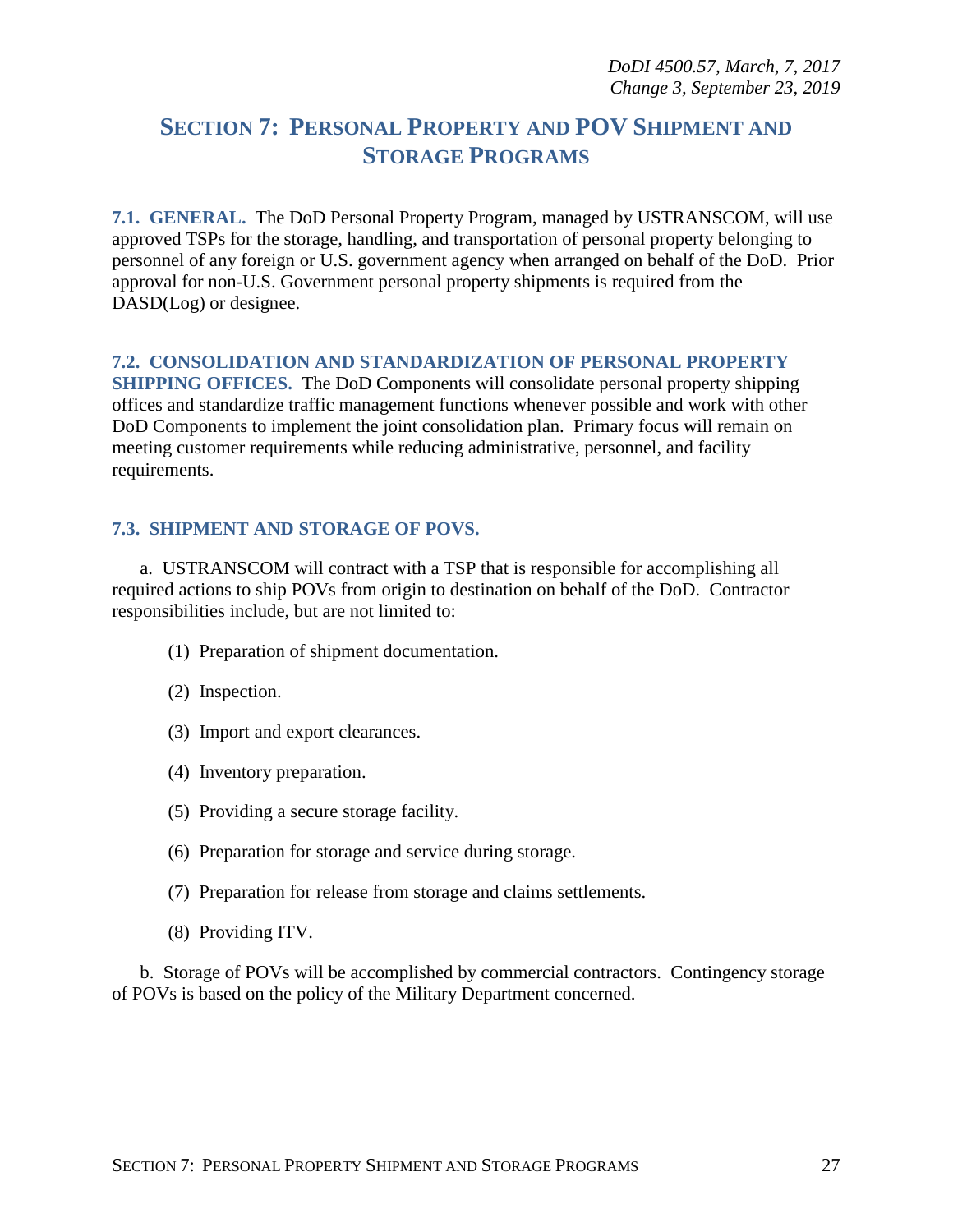#### <span id="page-27-0"></span>**7.4. TSP AND CONTRACTOR PERFORMANCE.**

a. Shipments of personal property will be awarded to TSPs that meet the standards of satisfactory service, provide the DoD the best value for the services being requested, and meet all qualification requirements of the DoD personal property program.

b. Personal property shipping offices will evaluate TSP and contractor performance as needed, but not less than annually. TSPs that fail to meet established standards of service or commit unethical acts will be excluded as program participants in accordance with the criteria and procedures contained in the FAR, Defense Federal Acquisition Regulation Supplement, or the tender of service.

<span id="page-27-1"></span>**7.5. PROGRAM REVIEWS.** USTRANSCOM, in coordination with the DoD Components, will perform annual program reviews to ensure the overall effectiveness of the program. At a minimum, these reviews will consist of:

a. An assessment of TSP and service provider cost and performance to include a trend analysis and recommended program changes.

b. A metrics-based evaluation of the program that includes the process from the point the requirement is submitted through settlement.

c. An assessment of the effectiveness of the information technology systems and tools and contracts that support the program.

d. Impact assessment of external factors that impact the program such as industry capability and changes to service member shipping entitlements.

<span id="page-27-2"></span>**7.6. STRATEGIC PLANS.** USTRANSCOM, in coordination with the DoD Components, will develop a 5-year strategic plan that establishes goals, objectives, and initiatives for the program. The plan will be updated on an annual basis and provided to the ASD(S).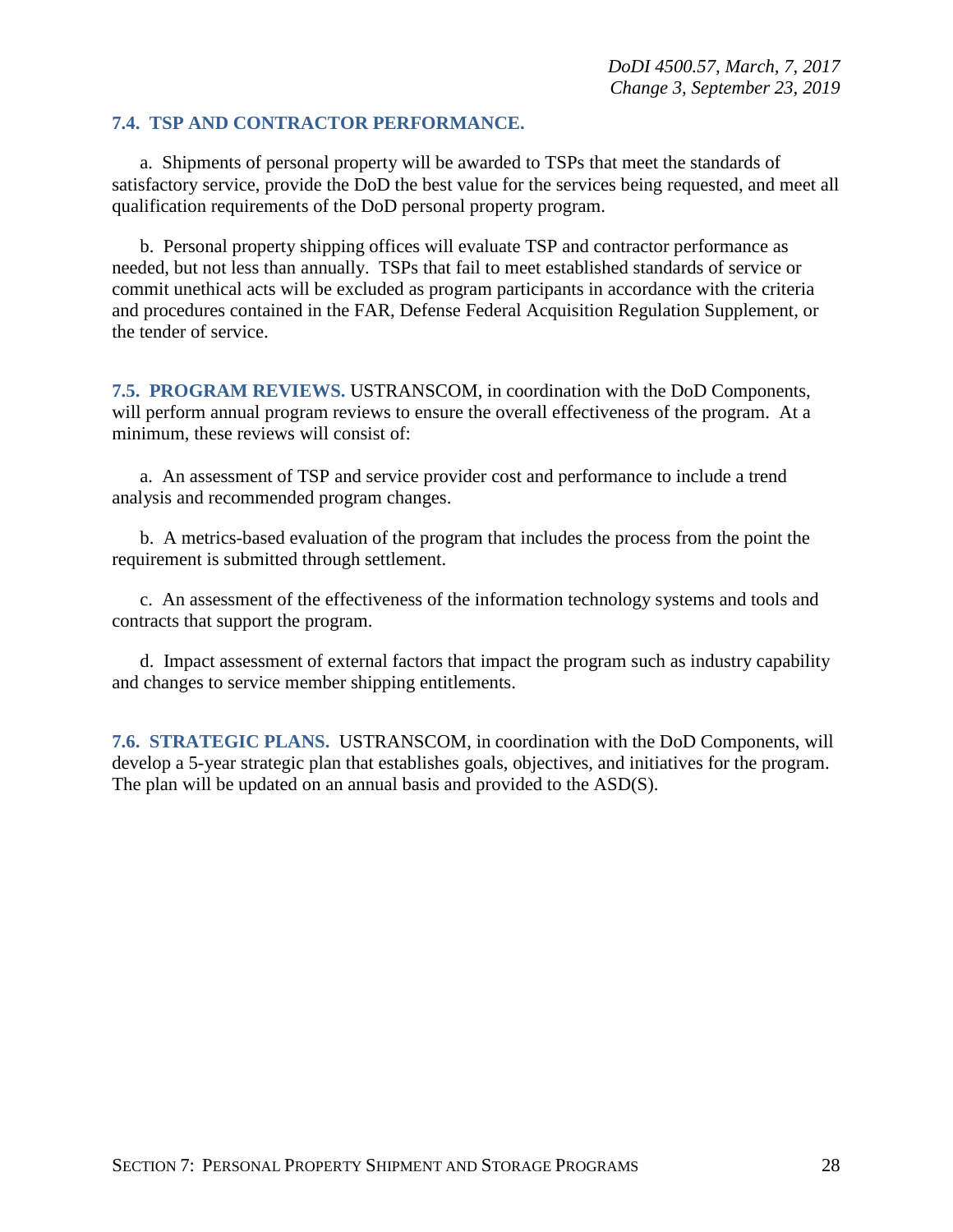### <span id="page-28-0"></span>**SECTION 8: REPRESENTATION BEFORE REGULATORY BODIES**

<span id="page-28-1"></span>**8.1. GENERAL.** The DoD will ensure that its interests are represented adequately during any proceedings before a transportation regulatory body or other regulatory body with the authority to review or regulate matters that may impact the DTS. This may be in the form of a written submission, live testimony, or other method to convey information.

<span id="page-28-2"></span>**8.2. PROCEDURES.** In coordination with ASD(S), CDRUSTRANSCOM will represent the DoD at proceedings of regulatory bodies, such as the Department of Transportation's Surface Transportation Board, on matters relating to or potentially impacting the DTS. Representation includes proceedings before regulatory bodies on matters such as agricultural clearances, customs, border protection, mergers, security, surveillance programs, general rate increases, services, and operating authorities that may have an impact on DoD operations.

<span id="page-28-3"></span>**8.3. INITIATION OF REGULATORY PROCEEDINGS.** With prior approval of the ASD(S), the CDRUSTRANSCOM may request that proceedings be initiated before a regulatory body of the United States to improve the efficiency, effectiveness, or usability of infrastructure or other facilities supporting the DTS, or when it is determined necessary to protect the transportation interests of the DoD.

<span id="page-28-4"></span>**8.4. NOTICE OF SUBPOENA.** Consistent with the requirements and obligations of DoDD 5405.2, the DoD will ensure that its interests are represented adequately during any proceedings before a transportation regulatory body or other regulatory body with the authority to review or regulate matters that may impact the DTS. Any DoD Component that receives a subpoena involving these types of regulatory bodies must notify the ASD(S) and CDRUSTRANSCOM within 5 days of receiving the subpoena. This may be in the form of a written submission, live testimony, or other method to convey information.

<span id="page-28-5"></span>**8.5. PROCEDURES.** Whenever any DoD employee is required to testify in proceedings of regulatory bodies on matters relating to or potentially impacting the DTS operations, prompt notification of receipt of such subpoenas and the nature of the proceedings will be provided to the CDRUSTRANSCOM who will, in turn, notify the ASD(S).

<span id="page-28-6"></span>**8.6. PRESENTATION OF INFORMATION AND TESTIMONY.** Whenever a DoD employee is requested to testify or present information to a regulatory body on matters relating to or potentially impacting the DTS, the information presented will be reviewed by the ASD(S) and CDRUSTRANSCOM or designee for accuracy and completeness. The other DoD Components will provide assistance and information, as required.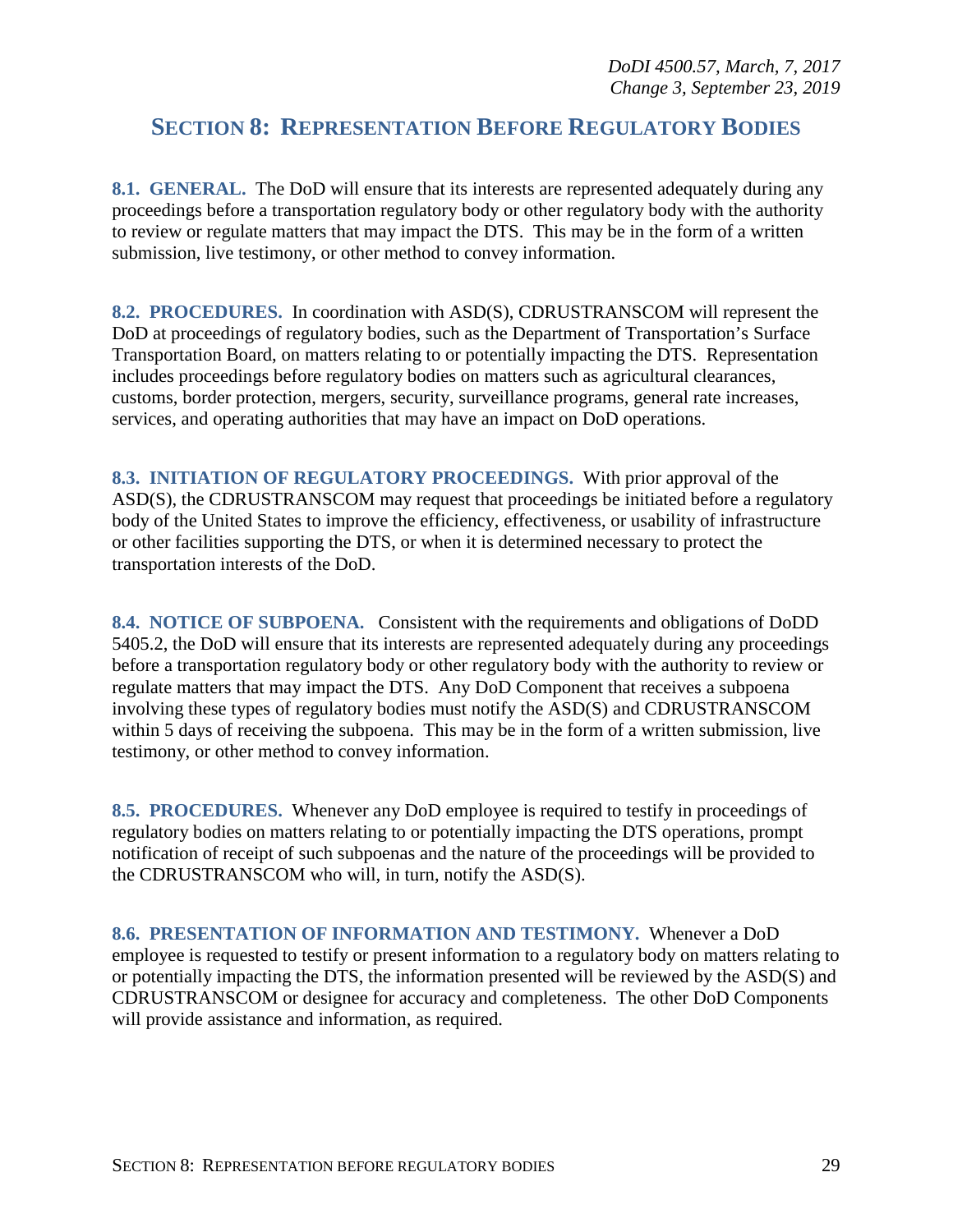*DoDI 4500.57, March, 7, 2017 Change 3, September 23, 2019* 

## **GLOSSARY**

#### <span id="page-29-1"></span><span id="page-29-0"></span>**G.1. ACRONYMS.**

| AA&E              | arms, ammunition, and explosives                    |
|-------------------|-----------------------------------------------------|
| <b>AOR</b>        | area of responsibility                              |
| ASD(S)            | Assistant Secretary of Defense for Sustainment      |
|                   |                                                     |
| <b>CBCP</b>       | <b>Customs and Border Clearance Program</b>         |
| <b>CCDR</b>       | <b>Combatant Commander</b>                          |
| <b>CCMD</b>       | <b>Combatant Command</b>                            |
| CDRUSTRANSCOM     | Commander, United States Transportation Command     |
| <b>CRAF</b>       | civil reserve air fleet                             |
|                   |                                                     |
| DASD(Log)         | Deputy Assistant Secretary of Defense for Logistics |
| <b>DFRIF</b>      | Defense Freight Railway Interchange Fleet           |
| <b>DoDD</b>       | DoD directive                                       |
| DoDI              | DoD instruction                                     |
| <b>DTR</b>        | <b>Defense Transportation Regulation</b>            |
| <b>DTS</b>        | <b>Defense Transportation System</b>                |
|                   |                                                     |
| <b>FAR</b>        | <b>Federal Acquisition Regulation</b>               |
|                   |                                                     |
| <b>ISO</b>        | International Organization for Standardization      |
| <b>ITV</b>        | in-transit visibility                               |
|                   |                                                     |
| PII               | personally identifiable information                 |
| <b>POV</b>        | privately-owned vehicle                             |
|                   |                                                     |
| <b>RRF</b>        | <b>Ready Reserve Force</b>                          |
|                   |                                                     |
| TSP               | transportation service provider                     |
|                   |                                                     |
| U.S.C.            | <b>United States Code</b>                           |
| <b>USTRANSCOM</b> | <b>United States Transportation Command</b>         |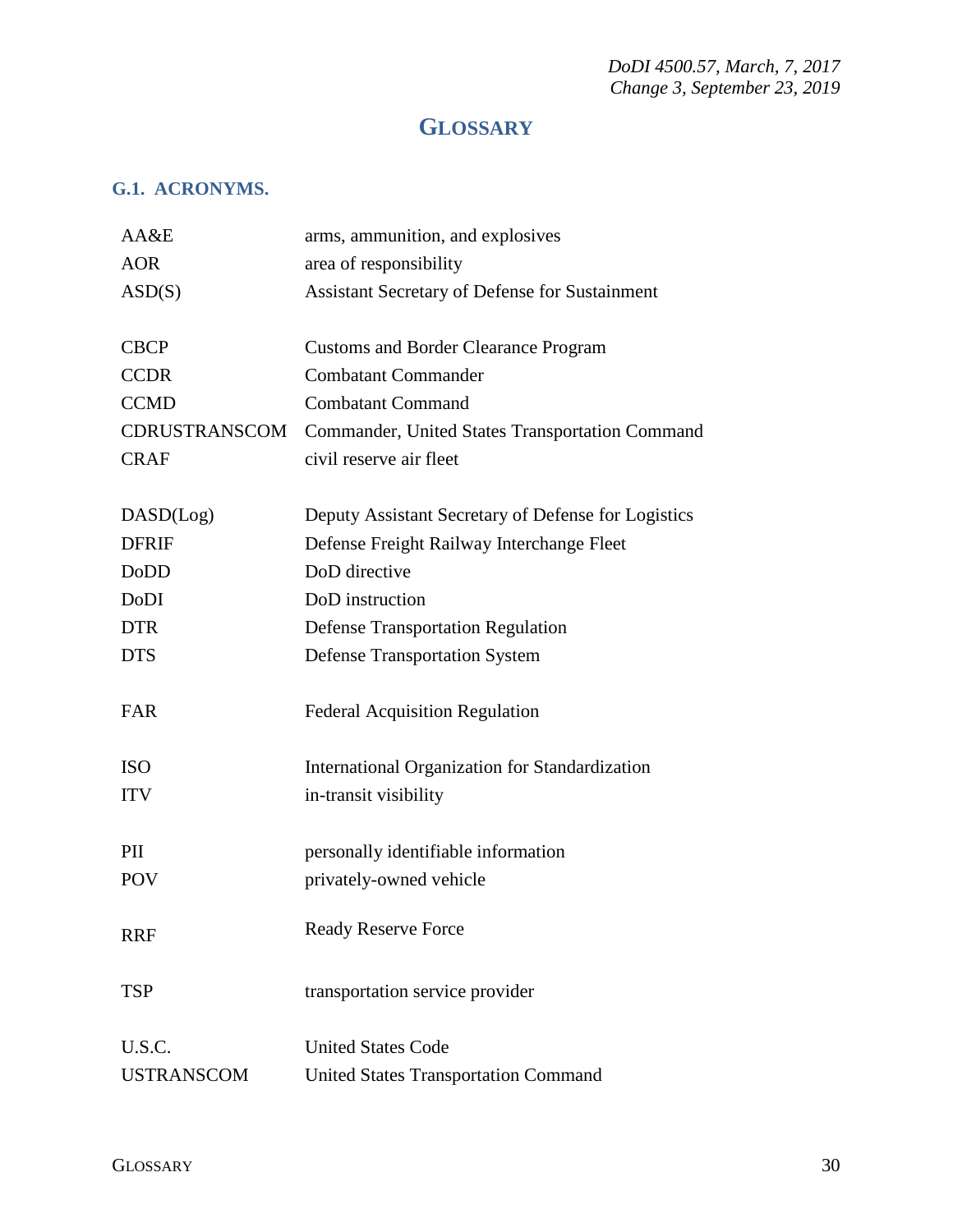| <b>VISA</b> | voluntary intermodal sealift agreement |
|-------------|----------------------------------------|
| <b>VSA</b>  | vessel sharing agreement               |

<span id="page-30-0"></span>**G.2. DEFINITIONS.** Unless otherwise noted, these terms and their definitions are for the purposes of this issuance.

**carrier-owned containers.** Any container owned or leased by a TSP that is used to meet its contracted commitment for the movement of DoD cargo.

**commercial sources.** All TSPs, including DoD-chartered commercial aircraft and vessels, regardless of the category of charter (e.g., flight or voyage charter or long-term time charter).

**common user.** Defined in the DoD Dictionary of Military and Associated Terms and Joint Publication 4-09.

**container management.** Planning, organizing, directing, controlling, and executing the functions and responsibilities required to provide for positive and effective use of DoD and Military Department-owned, -leased, or -controlled ISO containers. This includes functions and responsibilities of life cycle asset and operational management supporting the full spectrum of operations.

**detention charge.** A charge made on a TSP or carrier conveyance held by a DoD Component beyond the allowable free time for loading or unloading, for forwarding directions, or for any other purpose authorized and documented by the consignor or consignee. Detention charges occur in addition to all other transportation charges. With respect to vessel charters, it is the amount owed by the charterer to the vessel owner for actions of the charterer in detaining the owner's ship or other equipment beyond the time allowed and when demurrage charges are not applied.

**DFRIF.** A fleet of DoD-owned or -leased freight cars built and maintained to the standards established by the Association of American Railroads and the Department of Transportation and intended for shipping DoD cargo over the commercial railroad system throughout North America, including Alaska, Canada, and Mexico.

**DoD-controlled containers.** Containers under DoD control that are owned or leased to TSPs.

**DoD-leased containers.** Those containers that are under long-term lease to the U.S. Government. USTRANSCOM is the procuring contracting office responsible for the award and management of the DoD-leased container contract. All DoD Components use this contract for the leasing of containers as needed. Government-leased containers are typically used to fill local shortages of government-owned containers in support of unit deployment and redeployment and are treated as such within the AOR. Container leases typically last from 1 to 2 years and do not incur detention charges. U.S. Government-leased containers also might be leased for special purposes, such as ammunition shipments or other sustainment uses.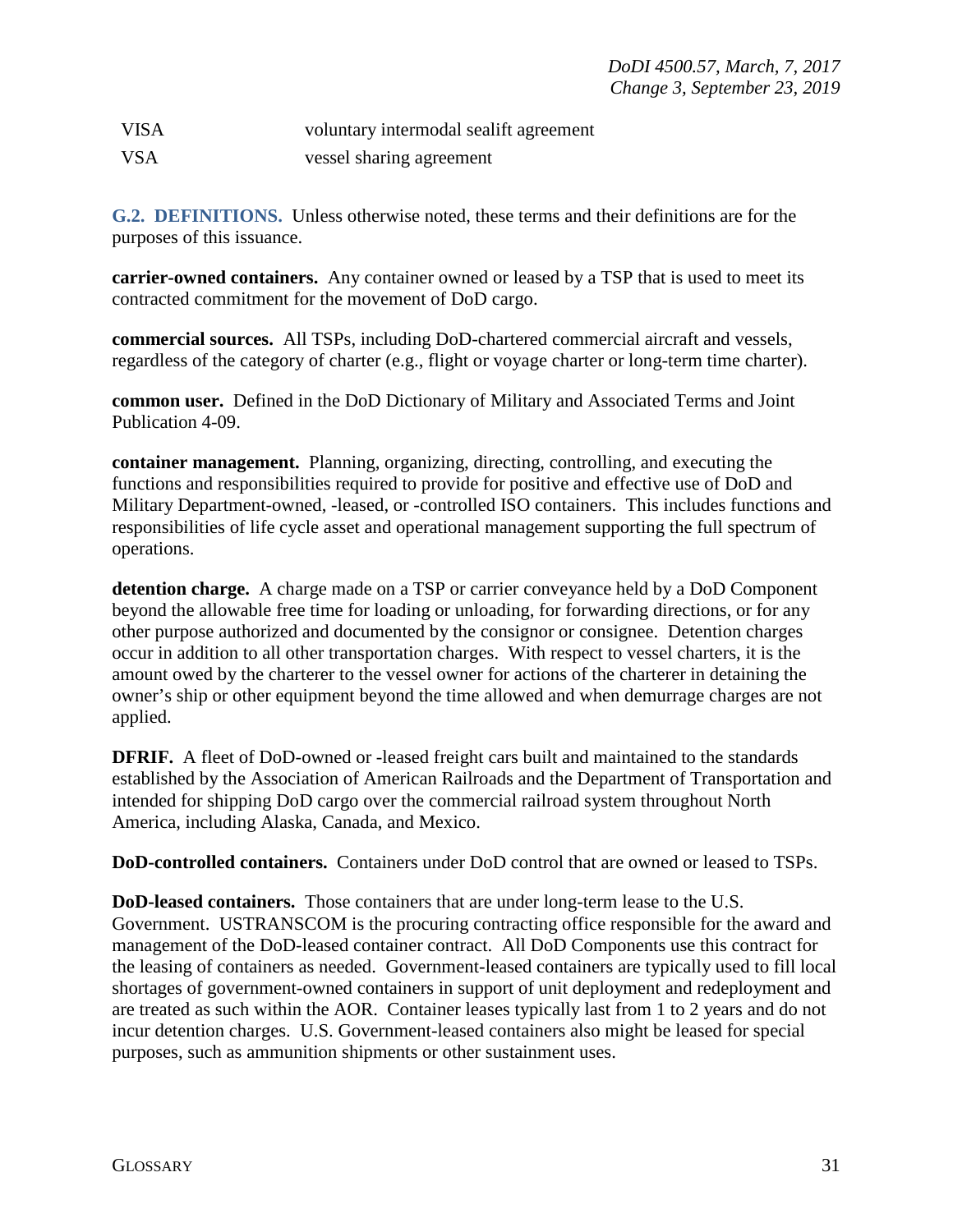**DTS.** That portion of the worldwide transportation infrastructure that supports DoD transportation needs in peace and war. The DTS consists of two major elements: military (organic assets) and commercial resources. These resources include aircraft, assets, services, and systems organic to, contracted for, or controlled by the DoD. The DTS infrastructure, including ports, airlift, sealift, railway, highway, ITV, information management systems, customs, and traffic management that the DoD maintains and exercises in peacetime, is a vital element of the DoD capability to project power worldwide. It provides for responsive force projection and a seamless transition between peacetime and wartime operations.

**federal inspection services.** The U.S. Department of Homeland Security, the U.S. Department of Agriculture, and any other federal agency having responsibility for enforcement of U.S. laws and regulations concerning customs and border clearance requirements.

**individual.** Defined in DoDI 5400.11.

**intermodal equipment.** Assets that permit the trans-shipping of cargo among sea, highway, rail, and air modes of transportation. These include, but are not limited to, all DoD-owned, leased, or -controlled ISO configured containers and non-ISO containers and system airlift equipment to include pallets, nets, chains and straps, container and material handling equipment, and other equipment and enablers that support DoD transportation and logistics operations.

**ISO containers.** Equipment that meets American National Standards Institute and ISO standards and is designed to facilitate and optimize the carriage of goods by one or more modes of transportation without intermediate handling of the contents and equipped with the features permitting ready handling and transfer from one mode to another. Containers may be fully enclosed with one or more doors, end or side opening, open top, refrigerated, tank, open rack, gondola, flatrack, or other designs.

**maintain.** Defined in DoDI 5400.11.

**mixed system of records.** Defined in DoDI 5400.11.

**personal property.** Defined in the Joint Travel Regulations.

**PII.** Defined in DoDI 5400.11.

**security cooperation.** All DoD interactions with foreign defense establishments to build defense relationships that promote specific U.S. security interests, develop allied and partner nation military and security capabilities for self-defense and multinational operations, and provide U.S. forces with peacetime and contingency access to allied and partner nations. This also includes DoD-administered security assistance programs.

**security cooperation cargo.** Shipments moved either under a security assistance program such as the foreign military sales or security cooperation program that is funded with U.S. appropriations and administered within the foreign military sales infrastructure.

**Service-unique container.** Any intermodal container meeting ISO criteria that is either owned or leased to support a specific Service requirement, such as pre-positioning of supplies or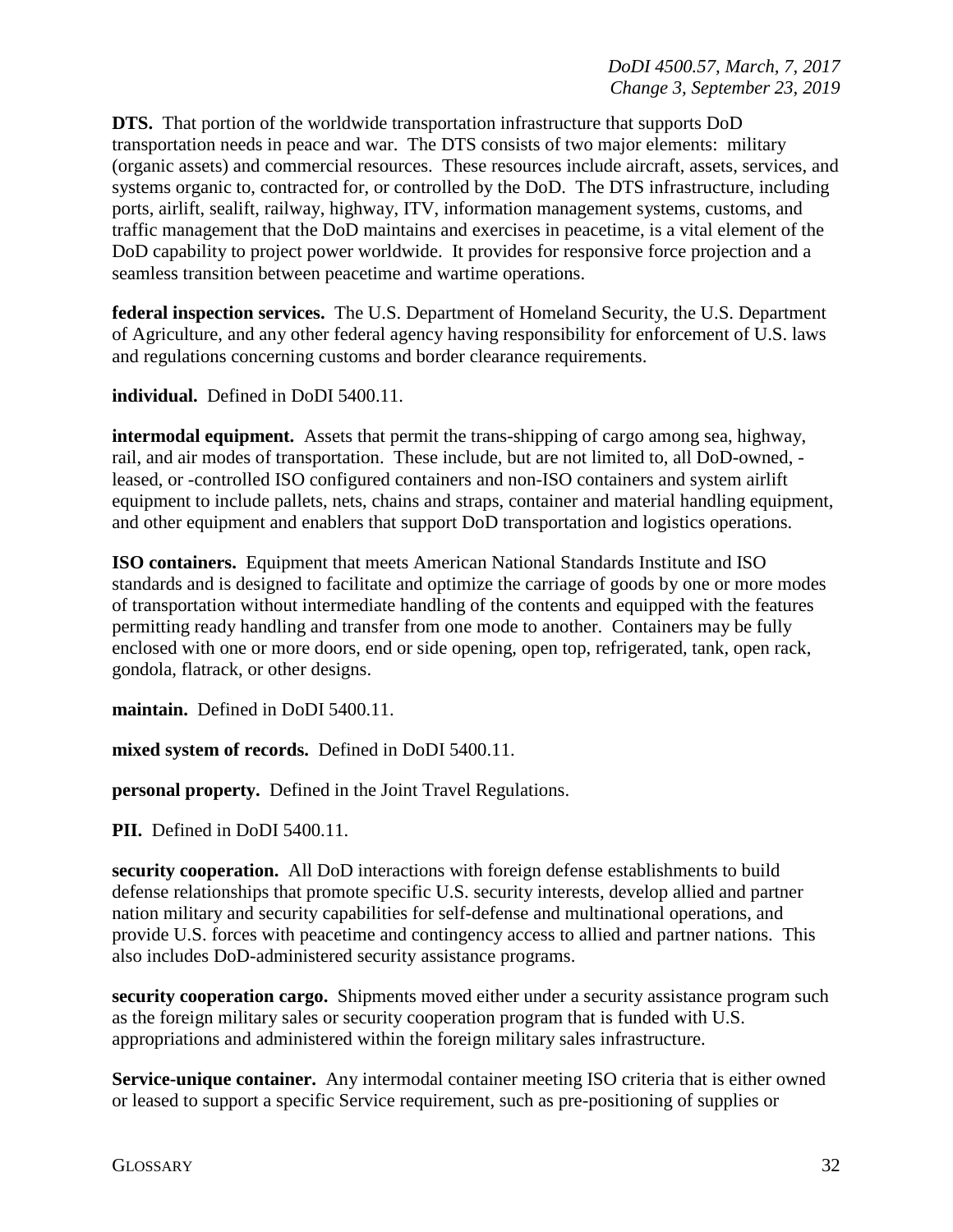equipment afloat or ashore; mortuary affairs; inland petroleum discharge systems; tactical shelters; and special ISO containers, such as quadruple containers and triple containers. The Service's unique containers are not available for common-user service.

**space-available traffic.** Passengers and cargo eligible for transportation after all space-required traffic has been accommodated.

**system of records.** Defined in DoDI 5400.11.

**transloading.** A process that occurs when a shipment is being transferred from one mode of transportation to another or from one type of container asset to another (e.g., from TSP or carrier-owned container to government-owned container).

**transportation operational readiness.** The ability to provide strategic mobility capabilities within the DTS in order to accomplish missions required to meet national strategic objectives, as measured by capability, capacity, and proficiency.

**TSP.** Any party, person, agent, or carrier that provides freight or passenger transportation and related services to an agency. For a freight shipment, this would include packers, truckers, and storers. For passenger transportation, this would include airlines, travel agents, and travel management centers.

**VSA.** Space chartered to a VISA participant for the carriage of cargo under its commercial contracts, service contracts, or in common carriage aboard vessels shared with another carrier or carriers pursuant to a commercial VSA under which carriers may compete with each other for the carriage of cargo. In U.S.-foreign trades, the agreement is filed with the U.S. Maritime Administration in accordance with Title 46, U.S.C. and implementing regulations.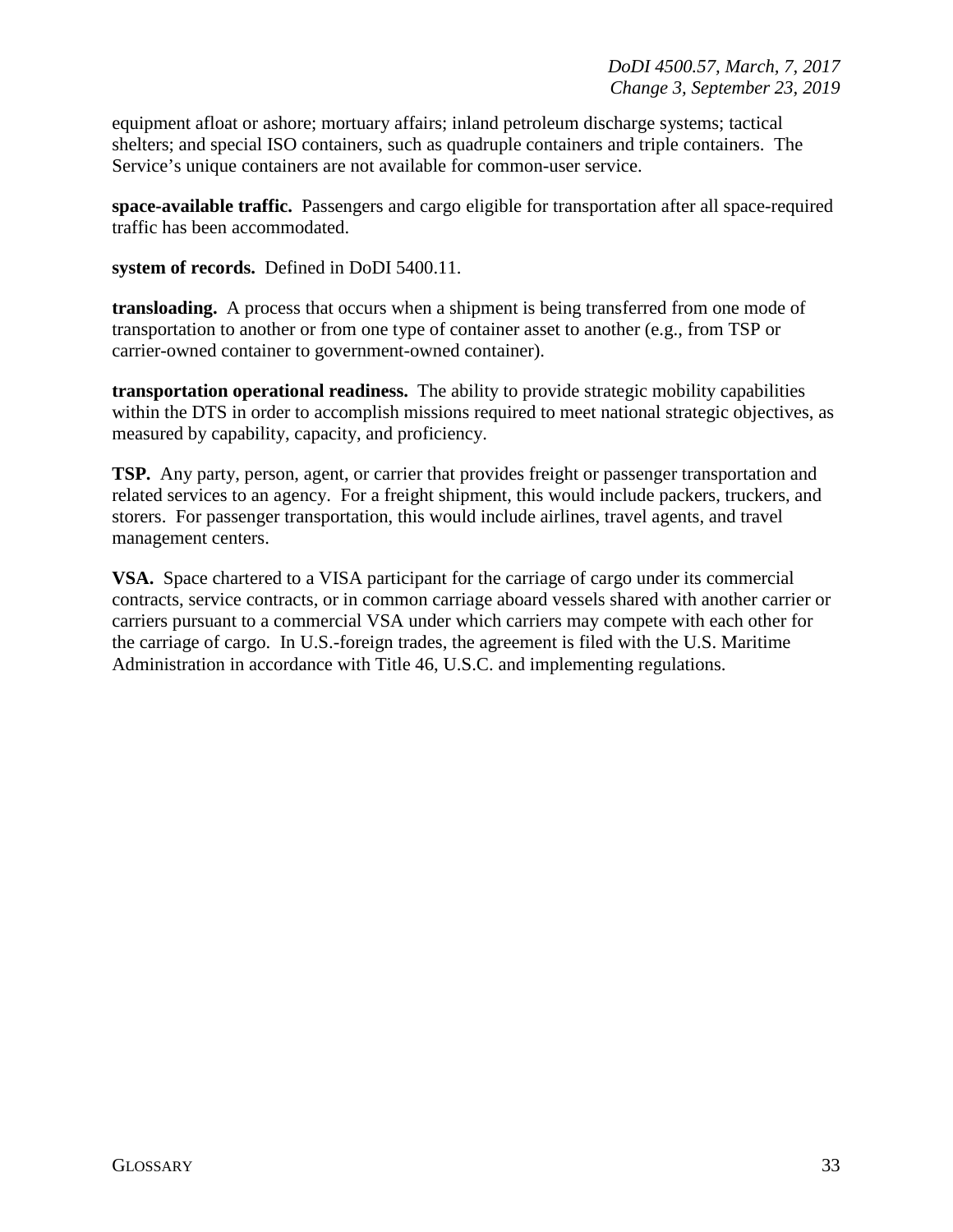#### **REFERENCES**

<span id="page-33-0"></span>Code of Federal Regulations, Title 14, Part 243

- Comptroller General of the United States, Decision B-138942, "Revised Guidelines for Implementation of the Fly America Act," March 3[1](#page-33-1),  $1981<sup>1</sup>$
- Comptroller General of the United States, Decision B-240956, "Matter of: Fly America Act Code Sharing – Transportation by U.S. Carrier," September [2](#page-33-2)5, 1991<sup>2</sup>
- Defense Federal Acquisition Regulation Supplement, current edition
- Defense Transportation Regulation, current edition
- Deputy Secretary of Defense Memorandum, "Establishment of the Office of the Under Secretary of Defense for Research and Engineering and the Office of the Under Secretary of Defense for Acquisition and Sustainment," July 13, 2018
- DoD 5400.11-R, "Department of Defense Privacy Program," May 14, 2007
- DoD 7000.14-R, "Department of Defense Financial Management Regulations (FMRs)," current edition
- DoD Directive 3020.40, "Mission Assurance (MA)," November 29, 2016, as amended
- DoD Directive 4500.09E, "Transportation and Traffic Management," September 11, 2007, as amended
- DoD Directive 4500.56, "DoD Policy on the Use of Government Aircraft and Air Travel," April 14, 2009, as amended
- DoD Directive 4510.11, "DoD Transportation Engineering," December 23, 2014, as amended
- DoD Directive 5030.61, "DoD Airworthiness Policy," May 24, 2013, as amended
- DoD Directive 5134.01, "Under Secretary of Defense for Acquisition, Technology, and Logistics (USD(AT&L))," December 9, 2005, as amended
- DoD Directive 5134.12, "Assistant Secretary of Defense for Logistics and Materiel Readiness (ASD(L&MR))," May 25, 2000, as amended
- DoD Directive 5158.04, "United States Transportation Command (USDTRANSCOM)," July 27, 2007, as amended
- DoD Instruction 5400.11, "DoD Privacy and Civil Liberties Program," January 29, 2019
- DoD Directive 5405.2, "Release of Official Information in Litigation and Testimony by DoD Personnel as Witnesses," July 23, 1985
- DoD Instruction 2040.02, "International Transfers of Technology, Articles, and Services," March 27, 2014, as amended
- DoD Instruction 4140.01, "DoD Supply Chain Materiel Management Policy," March 6, 2019
- DoD Instruction 4500.43, "Operational Support Airlift (OSA)," May 18, 2011, as amended
- DoD Instruction 4500.36, "Acquisition, Management, and Use of Non-Tactical Vehicles (NTVs)," December 11, 2012, as amended
- DoD Instruction 4500.53, "DoD Commercial Air Transportation Quality and Safety Review Program," October 20, 2008, as amended

<span id="page-33-1"></span> <sup>1</sup> Decision can be found at http://archive.gao.gov/auditpapr2pdf3/114774.pdf

<span id="page-33-2"></span><sup>2</sup> Decision can be found at http://www.gao.gov/products/478186